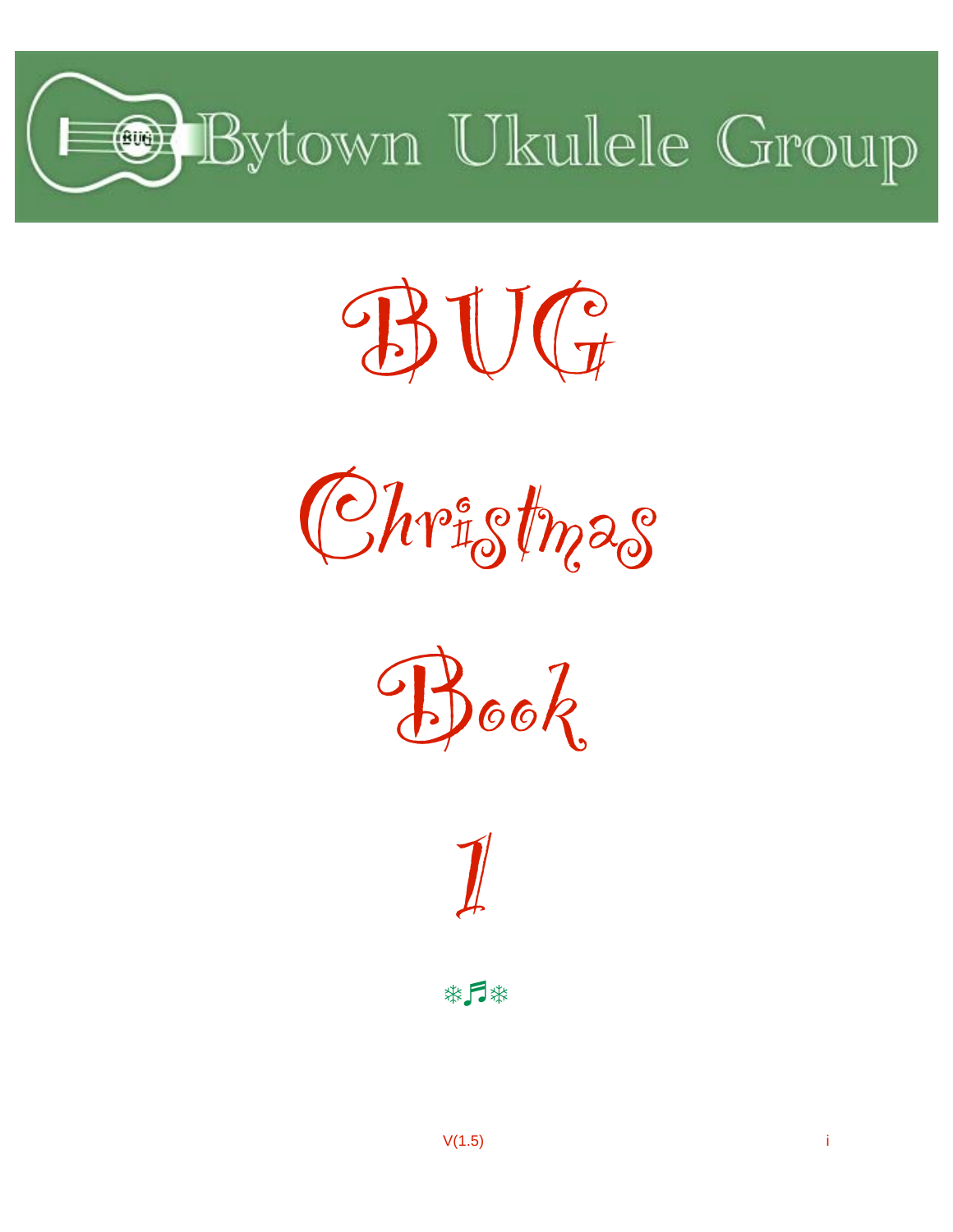| Have Yourself a Merry Little Christmas  15  |  |
|---------------------------------------------|--|
|                                             |  |
|                                             |  |
|                                             |  |
|                                             |  |
|                                             |  |
|                                             |  |
|                                             |  |
|                                             |  |
|                                             |  |
|                                             |  |
|                                             |  |
|                                             |  |
|                                             |  |
|                                             |  |
|                                             |  |
|                                             |  |
|                                             |  |
| The Christmas Song (Chestnuts Roasting)  29 |  |
|                                             |  |
|                                             |  |
|                                             |  |
|                                             |  |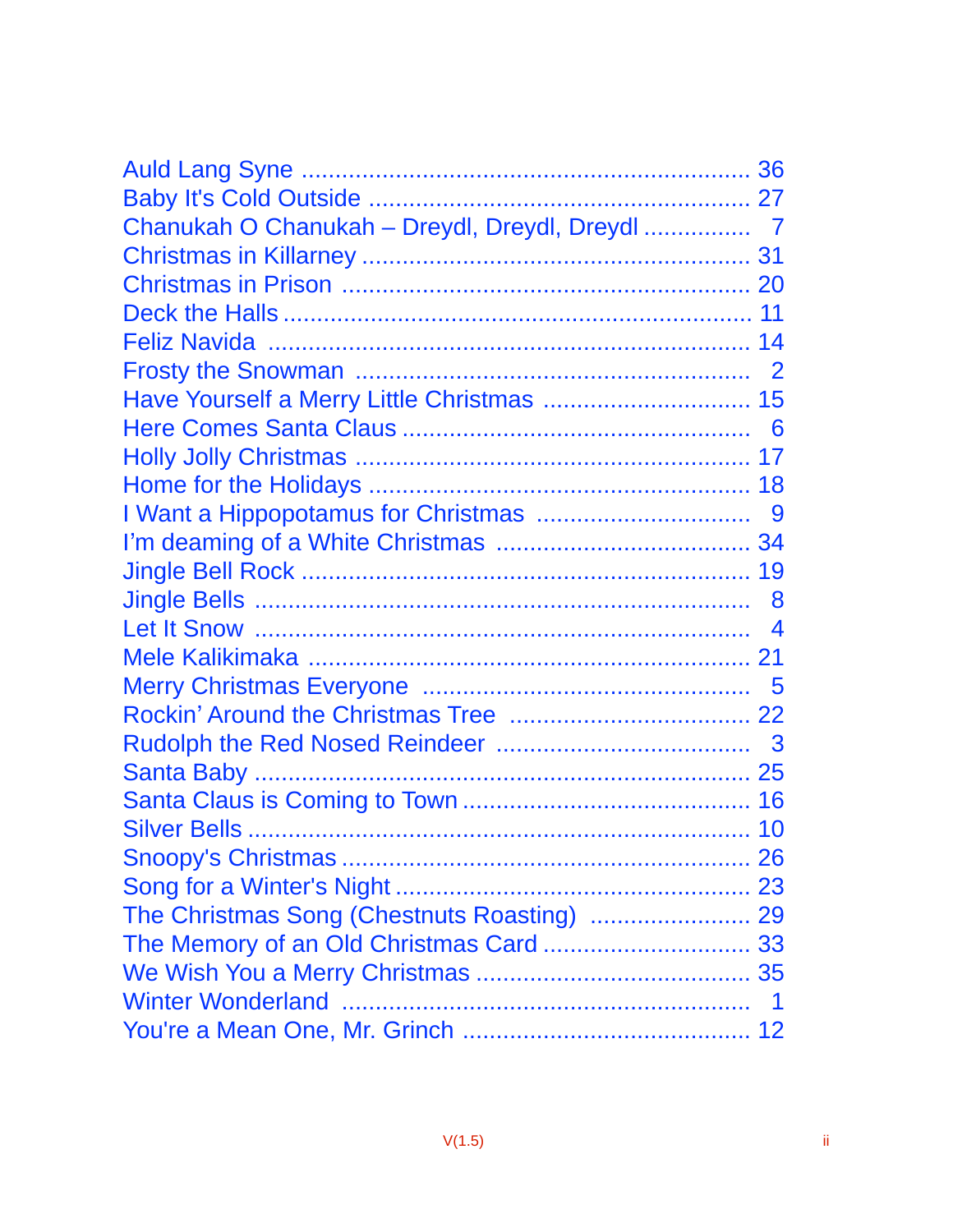### **Winter Wonderland**

### **Intro: F / C7 / F / C7**

Sleigh bells **[F]** ring are you listenin' In the **[C7]** lane snow is glistenin' A beautiful sight were happy tonight Walkin' in the winter wonder-**[F]**land Gone away is the blue bird Here to  $\lceil C7 \rceil$  stay is the new bird He sings our love song as we go along Walkin' in the winter wonder-**[F]**land

### *CHORUS:*

**[A]** *In the meadow* **[E7]** *we can build* **[A]** *snowman And pretend* **[E7]** *that he is parson* **[A]** *Brown* **[C]** *He'll say are you* **[G7]** *married We'll say* **[C]** *no man But you can do the* **[G7]** *job when you're in* **[C]** *town*

Later **[F]** on we'll conspire As we **[C7]** dream by the fire To face unafraid the plans that we made Walkin' in a winter wonder-**[F]**land **[G7]** Walkin' in a **[C7]** winter wonder-**[F]**land

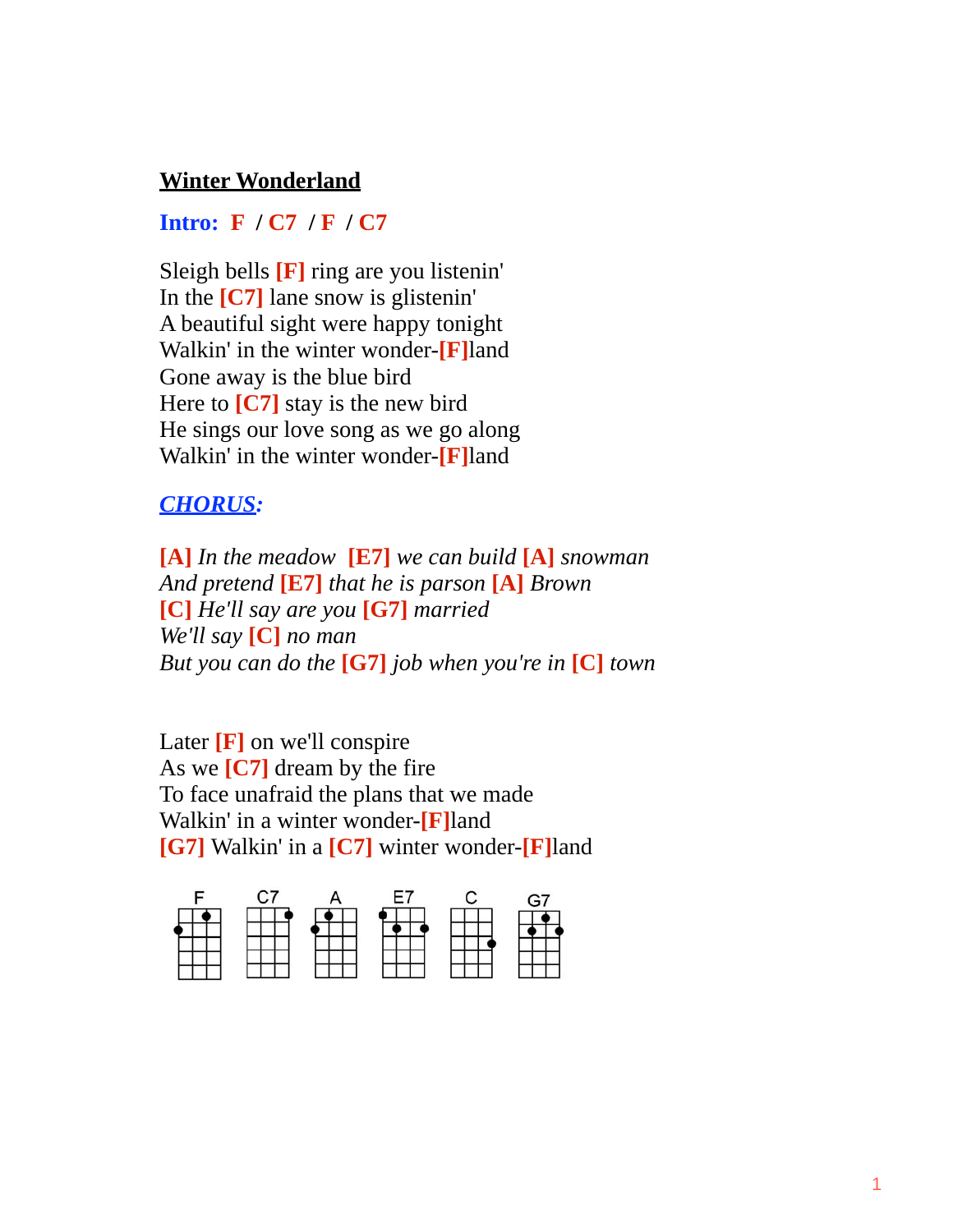## **Frosty The Snowman**

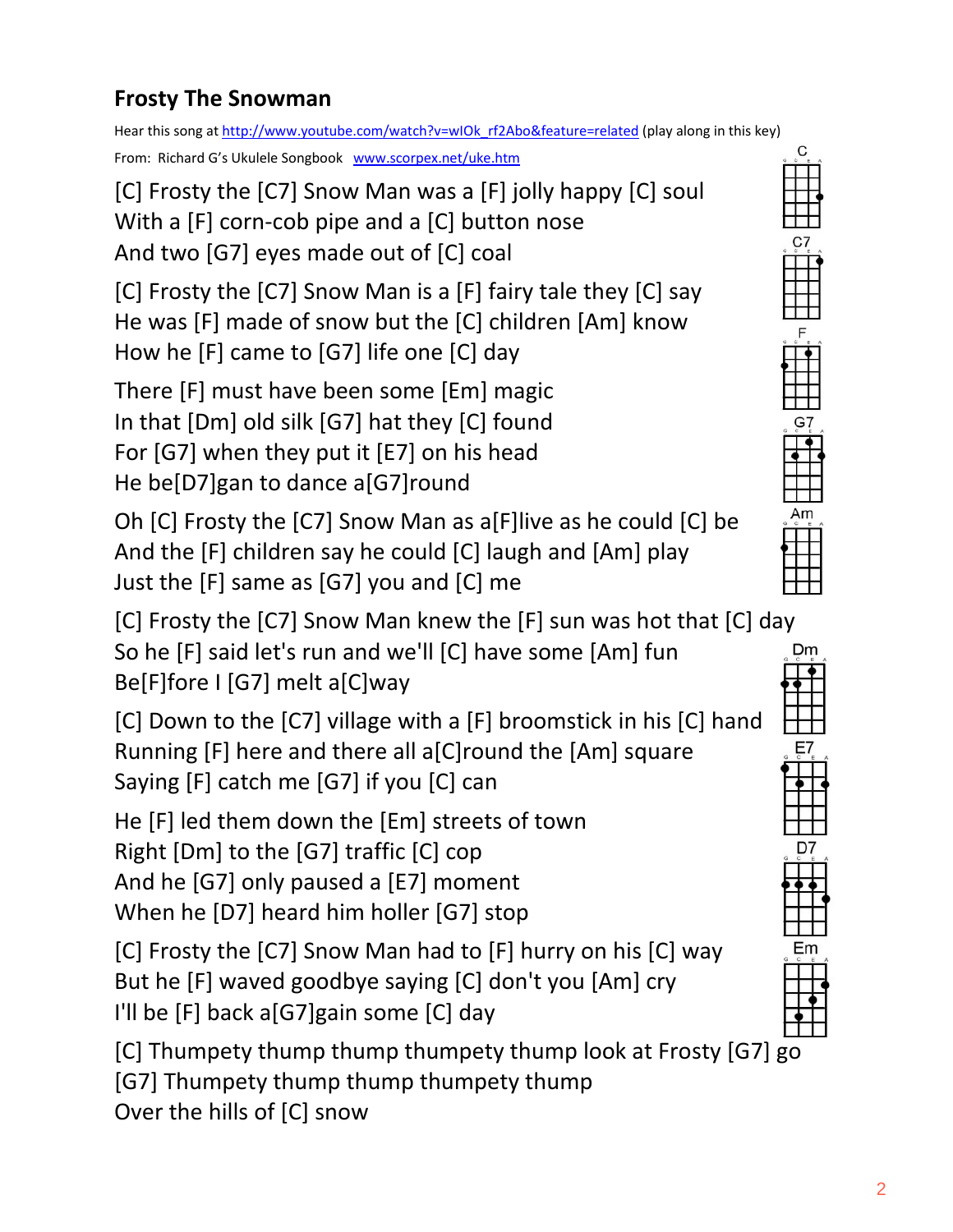## RUDOLPH THE RED-NOSED REINDEER

Singing note: E

## **Intro: (1 down-strum each starting with one Am strum)**

You know **[Am]** Dasher, and **[Bm]** Dancer, and **[Am]** Prancer, and **[G]** Vixen **[Am]** Comet, and **[Bm]** Cupid, and **[Am]** Donner and **[G]** Blitzen **[Em]** But do you re-**[A7]**call, the most **[Em]** famous **[A7]** reindeer of **[D]** all…

### **Verse:**

**[G]** Rudolph, the red-nosed reindeer, Had a very shiny **[D7]** nose And if you ever saw it, You would even say it **[G]** glows All of the other reindeer, Used to laugh and call him **[D7]** names They never let poor Rudolph, Join in any reindeer **[G]** games

| mir |  |  |  |  |  |
|-----|--|--|--|--|--|
|     |  |  |  |  |  |
|     |  |  |  |  |  |
|     |  |  |  |  |  |
|     |  |  |  |  |  |

Gdim

## **Bridge:**

**[C]** Then one foggy **[G]** Christmas Eve, **[D7]** Santa came to **[G]** say, "Ho, Ho, Ho! **[D]** Rudolph with your nose so bright, **[Em]** won't you **[A7]** guide my **[Am]** sleigh to-**[D7]**night!" **[G]** Then all the reindeer loved him, As they shouted out with **[D7]** glee "Rudolph the red-nosed reindeer, You'll go down in history-**[G]**y **[G]**

(kazoos and ukes only – do a verse) **[G][D7][G][D7][G]**

**[C]** Then one foggy **[G]** Christmas Eve, **[D7]** Santa came to **[G]** say, "Ho, Ho, Ho! **[D]** Rudolph with your nose so bright, **[Em]** won't you **[A7]** guide my **[Am]** sleigh to-**[D7]**night!" **[G]** Then all the reindeer loved him, As they shouted out with **[D7]** glee "Rudolph the red-nosed reindeer, You'll go down in history-**[G]**y **[D7]** You'll go down in his-tor-**[G]**y **[G][Gdim][G]** 

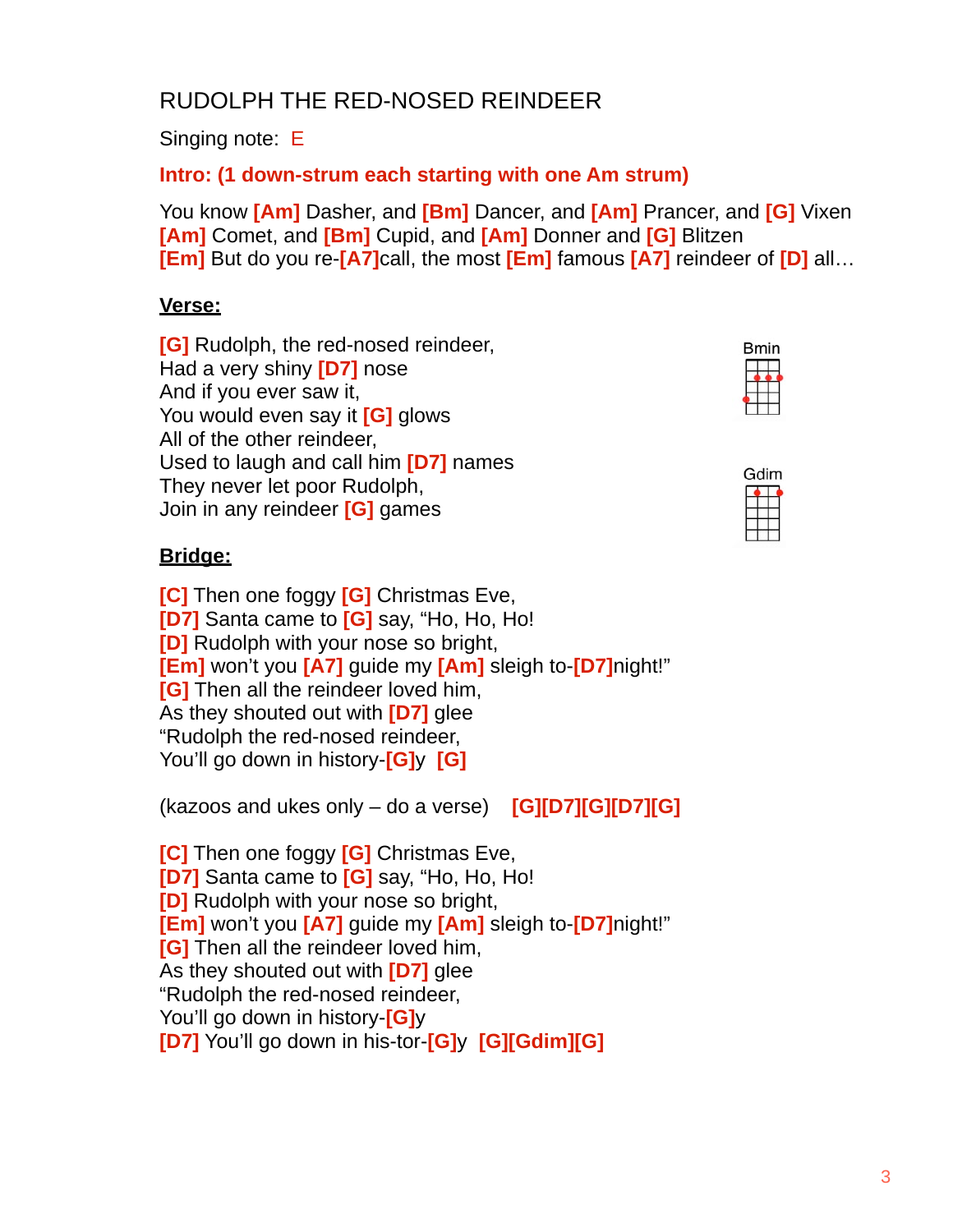### LET IT SNOW, LET IT SNOW, LET IT SNOW

**Words & Music by Sammy Cahn & Jule Styne, 1945 Recorded by Bing Crosby, 1952**

 **C G7 C Cdim G7 Oh, the weather outside is frightful, but the fire is so delightful Dm A7 Dm G7 C – G7 And since we've no place to go, Let it snow, let it snow, let it snow C** G7 C Cdim G7 **It doesn't show signs of stopping, and I brought some corn for popping Dm A7 Dm G7 C The lights are turned way down low, Let it snow, let it snow, let it snow (Bridge:)**

 **G Am D7 G When we finally kiss good night, how I hate going out in the storm**

 **G A7 D7 G – Bbdim – G7 But if you really hold me tight, All the way home I'll be warm**

 **C G7 C Cdim G7 The fire is slowly dying, and my dear, we're still good-bye-ing** 

 **Dm A7 Dm G7 C But as long as you love me so. Let it snow, let it snow, let it snow**

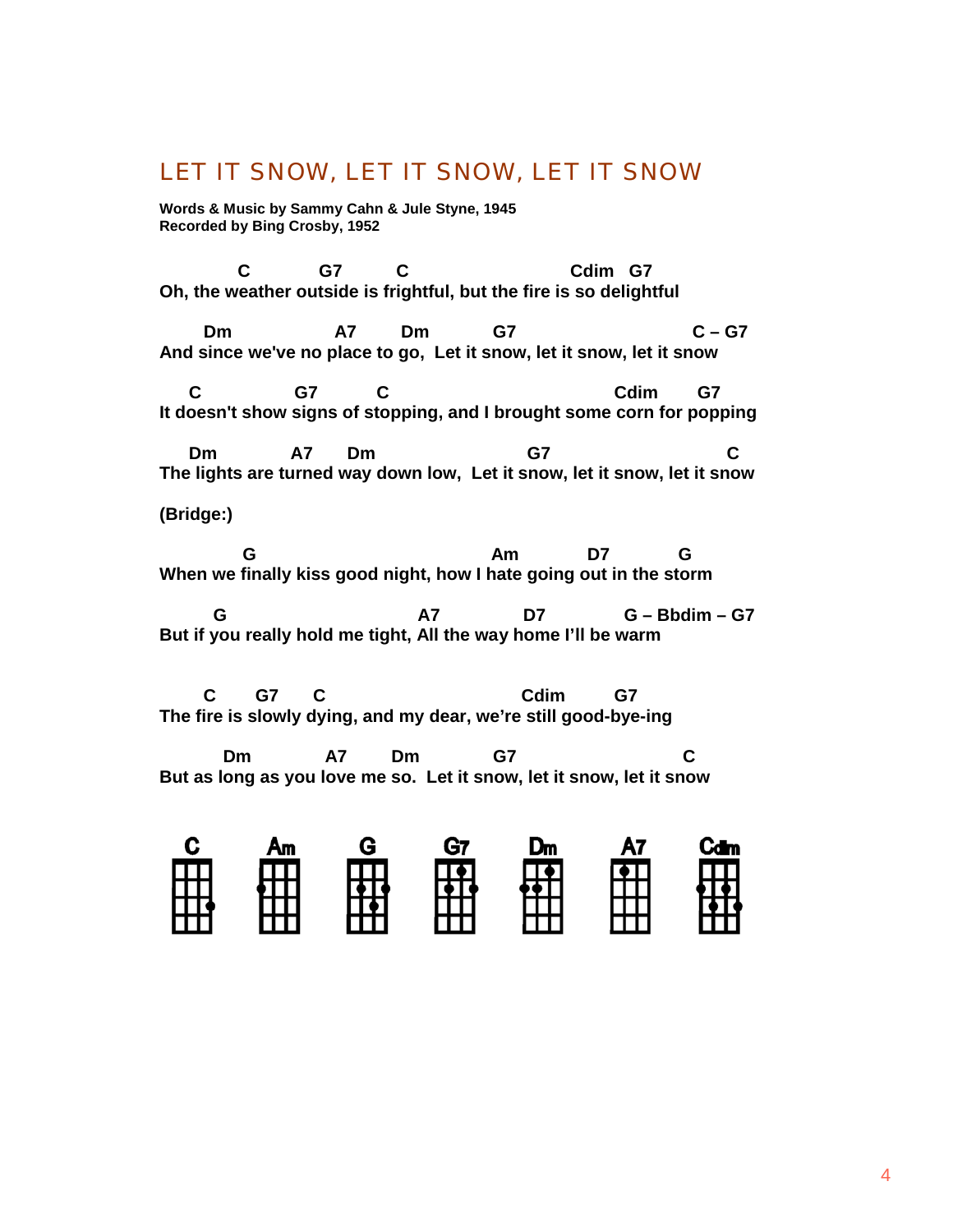# Merry Christmas Everyone-Shakin Stevens

Snow is  $(G)$  falling  $(D)$  all a- $(Em)$ -round me  $(C)$ Children  $(G)$  playing  $(C)$ , having  $(G)$  fun. It's the season of love and under- $(\text{Em})$ -standing,  $(C)$ Merry  $(G)$  Christmas  $(D)$  everyone!  $(G)$ 

Time for  $(G)$  parties and celeb- $(Em)$ -ration  $(C)$ People  $(G)$  dancing  $(C)$  all night  $(G)$  long Time for presents and exchanging (Em) kisses (C) Time for  $(G)$  singing  $(D)$  Christmas  $(G)$  songs.

 $E(m)$  We're gonna  $(C)$  have a  $(G)$  party  $(D)$  tonight,  $E(m)$ I'm gonna  $(C)$  find that girl, (G) Underneath the misteltoe, and (D) kiss by candlelight.

Room is  $(G)$  swaying,  $(D)$  records  $(Em)$  playing  $(C)$ All the  $(G)$  old songs,  $(C)$  love to  $(G)$  hear. Oh I wish that every day was  $(Em)$  Christmas  $(C)$ What a  $(G)$  nice way to  $(D)$  spend a  $(G)$  year.

 $(\mathsf{Em})$  We're gonna  $(\mathsf{C})$  have a  $(\mathsf{G})$  party  $(\mathsf{D})$  tonight,  $(\mathsf{Em})$ I'm gonna  $(C)$  find that girl, (G) Underneath the misteltoe, and (D) kiss by candlelight

Room is (G) swaying, (D) records (Em) playing (C) All the  $(G)$  old songs,  $(C)$  love to  $(G)$  hear. Oh I wish that every day was  $(\text{Em})$  Christmas  $(C)$ What a  $(G)$  nice way to  $(D)$  spend a  $(G)$  year.

Ooo, snow is  $(G)$  falling  $(D)$  all a- $(Em)$ -round me  $(C)$ Children  $(G)$  playing  $(C)$ , having  $(G)$  fun. It's the season love and under- $(Em)$  -standing,  $(C)$ Merry  $(G)$  Christmas  $(D)$  everyone!  $(G)$   $(C)$ Merry (G) Christmas (D) everyone! (G) (C) Oh, merry (G) Christmas (D) everyone! (G)









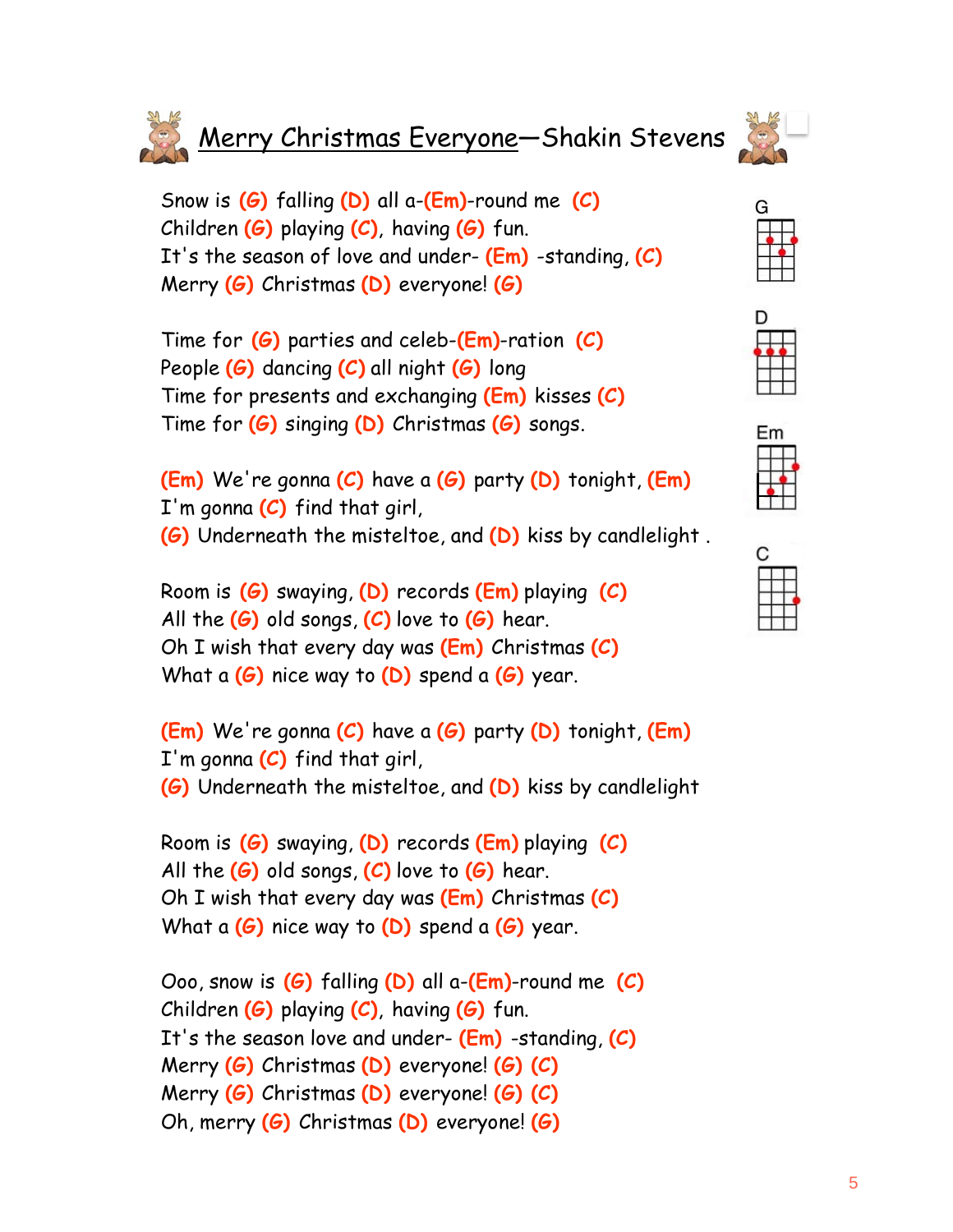# **Here Comes Santa Claus**

Heart his song at: http://www.youtube.com/watch?v=bRgr\_AmBPaE (Elvis version)

From: Richard G's Ukulele Songbook www.scorpex.net/ukulele.htm

[C] Here comes Santa Claus here comes Santa Claus [G7] Right down Santa Claus lane Vixen and Blitzen and all his reindeer [C] pullin' on the [C7] reins [F] Bells are ringin' [C] children [Am] singin' [Dm] All is [G7] merry and [C] bright [C7] [F] Hang your stockings and [C] say your [A7] prayers 'Cause [Dm] Santa Claus [G7] comes to [C] night [G7] [C] Here comes Santa Claus here comes Santa Claus [G7] Right down Santa Claus lane He's got a bag that's filled with toys for [C] boys and girls a [C7] gain [F] Hear those sleigh bells [C] jingle [Am] jangle [Dm] What a [G7] beautiful [C] sight [C7] [F] Jump in bed and [C] cover up your [A7] head 'Cause [Dm] Santa Claus [G7] comes to [C] night [G7] [C] Here comes Santa Claus here comes Santa Claus [G7] Right down Santa Claus lane He doesn't care if you're rich or poor he [C] loves you just the [C7] same [F] Santa knows that [C] we're God's [Am] children [Dm] That makes [G7] everything [C] right [C7] [F] Fill your hearts with [C] Christmas [A7] cheer 'Cause [Dm] Santa Claus [G7] comes to [C] night [G7] [C] Here comes Santa Claus here comes Santa Claus [G7] Right down Santa Claus lane He'll come around when the chimes ring out That it's [C] Christmas morn a[C7]gain [F] Peace on earth will [C] come to [Am] all If [Dm] we just [G7] follow the [C] light [C7] [F] Lets give thanks to the [C] lord a[Am]bove That [Dm] Santa Claus [G7] comes to [C] night Cause [Dm] Santa Claus [G7] comes to [C] night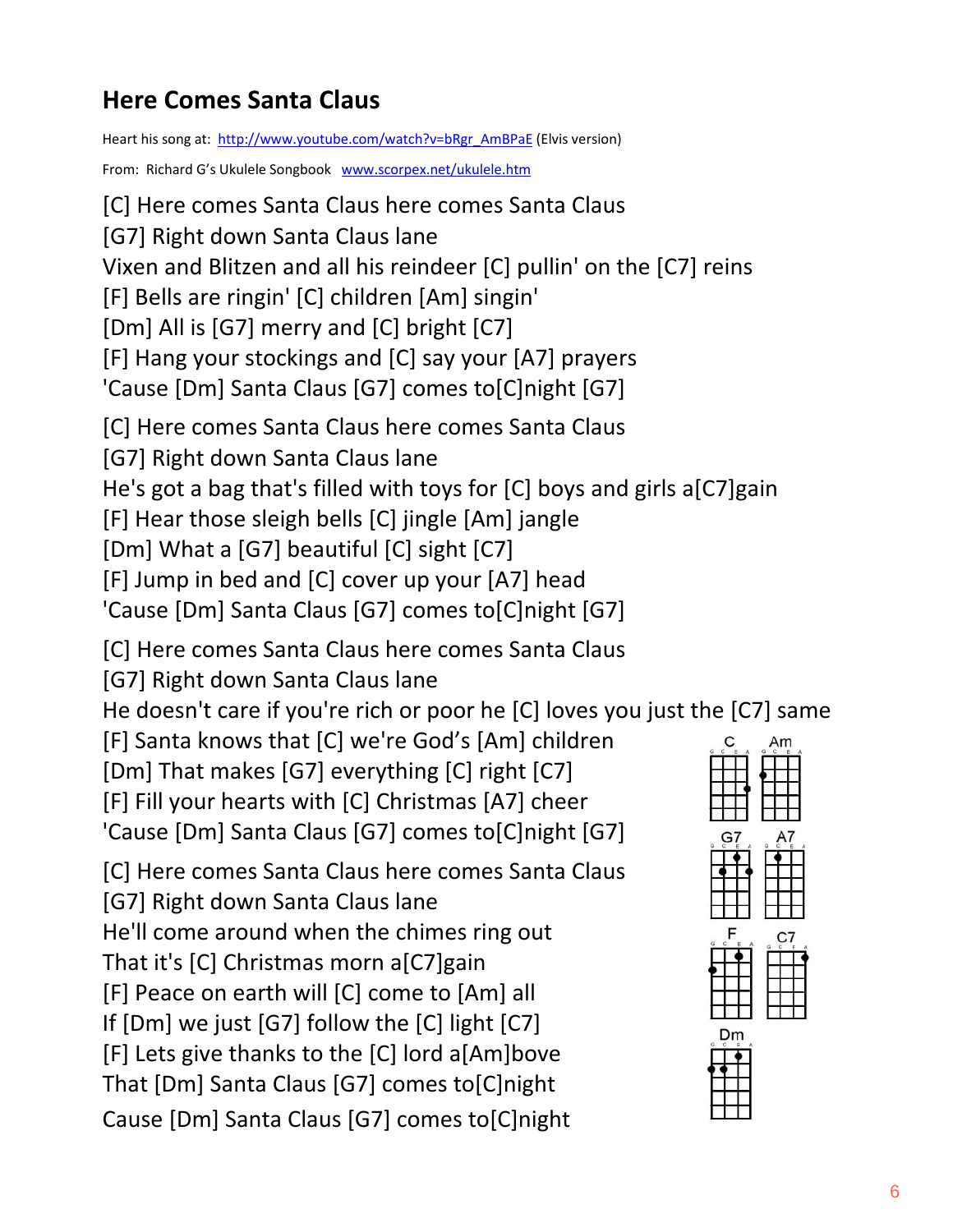## **Chanukah o Chanukah**

**[Am]** Chanukah, O Chanukah, come light the Menorah, Let's have a party, we'll all dance the hora, **[C]** Gather round the table, we'll **[E7]** give you a **[Am]** treat, **[C]** Dreydls to play with, **[E7]** latkes to **[Am]** eat

And **[Am]** while we, are playing, The candles are **[Dm]** burning **[Am]** low, One for each **[Dm]** night, they **[Am]** shed a sweet **[Dm]** light, To re-**[Am]**mind us of **[E7]** days long a-**[Am]**go One for each **[Dm]** night, they **[Am]** shed a sweet **[Dm]** light, To re-**[Am]**mind us of **[E7]** days long a-**[Am]**go

**[G7]** *one downstrum to lead into next song below:*

## **Dreydl, Dreydl, Dreydl**

I **[C]** have a little dreydl, I made it out of **[G7]** clay And when it's dry and ready, then dreydl I shall **[C]** play Oh, dreydl, dreydl, **[Cma7]** dreydl, I **[C]** made it out of **[G7]** clay, Oh, dreydl, dreydl, dreydl, then dreydl I shall **[C]** play **[G7]**

It **[C]** has a lovely body, with legs so short and **[G7]** thin And when it gets all tired, it drops and then I **[C]** win Oh, dreydl, dreydl, **[Cma7]** dreydl, with **[C]** legs so short and **[G7]** thin,

Oh, dreydl, dreydl, dreydl, it drops and then I **[C]** win **[G7]**

My **[C]** dreydl is so playful, it loves to dance and **[G7]** spin A happy game of dreydl, come play now, let's be-**[C]**gin Oh, dreydl, dreydl, **[Cma7]** dreydl, it **[C]** loves to dance and **[G7]** spin, Oh, dreydl, dreydl, dreydl, come play now, let's be-**[C]**gin **[G7] [C]**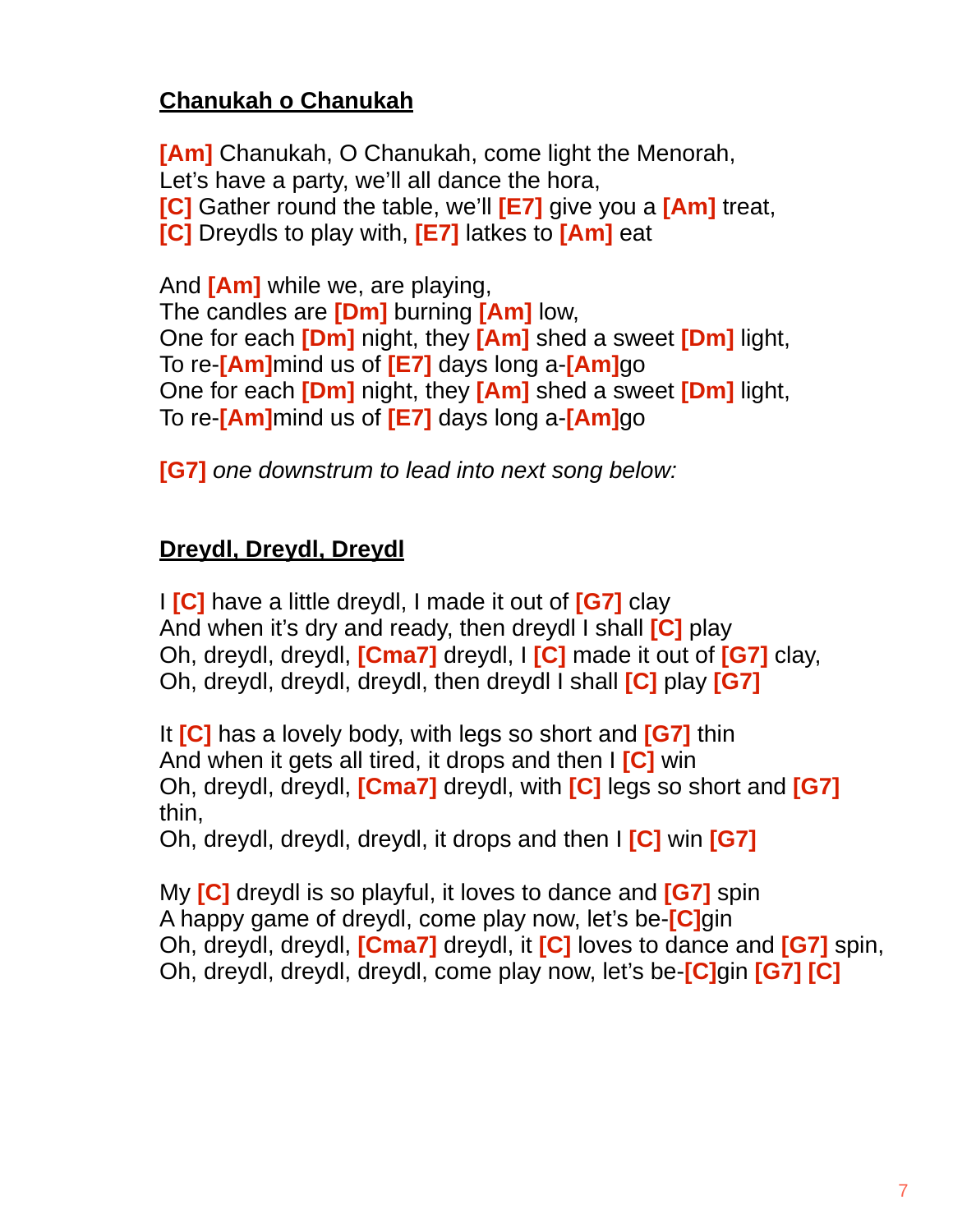## Jingle Bells—J.S. Pierpont

**(C)** Dashing through the snow, in a one-horse open **(F)** sleigh, Across the fields we **(G)** go, **(G7)** laughing all the **(C)** way. Bells on bobtails ring, making spirits **(F)** bright, what fun it is to **(G)** ride and sing a **(G7)** sleighing song **(C)** tonight.

## **CHORUS**

- **(C)** *Jingle bells, jingle bells, jingle all the way,*
- **(F)** *Oh, what fun it* **(C)** *is to ride*
- *In a* **(D)** *one-horse open* **(G)** *sleigh,* **(G7)** *hey!*
- **(C)** *Jingle bells, jingle bells, jingle all the way,*
- **(F)** *Oh, what fun it* **(C)** *is to ride*
- *In a* **(G)** *one-horse* **(G7)** *open* **(C)** *sleigh.*

A **(C)** day or two ago, I thought I'd take a **(F)** ride, And soon Miss Fanny **(G)** Bright, was **(G7)** seated by my **(C)** side. The horse was lean and lank, misfortune seemed his **(F)** lot, He got into a **(G)** drifted bank and **(G7)** we, we got up **(C)** sot.

## **CHORUS**

**(C)** Now the ground is white, so go it while you're **(F)** young, Take the girls **(G)** tonight, and **(G7)** sing this sleighing **(C)** song. Just get a bob-tailed nag, two-forty for his **(F)** speed, Then hitch him to an **(G)** open sleigh, and **(G7)** crack! You'll take the **(C)** lead.

## **CHORUS**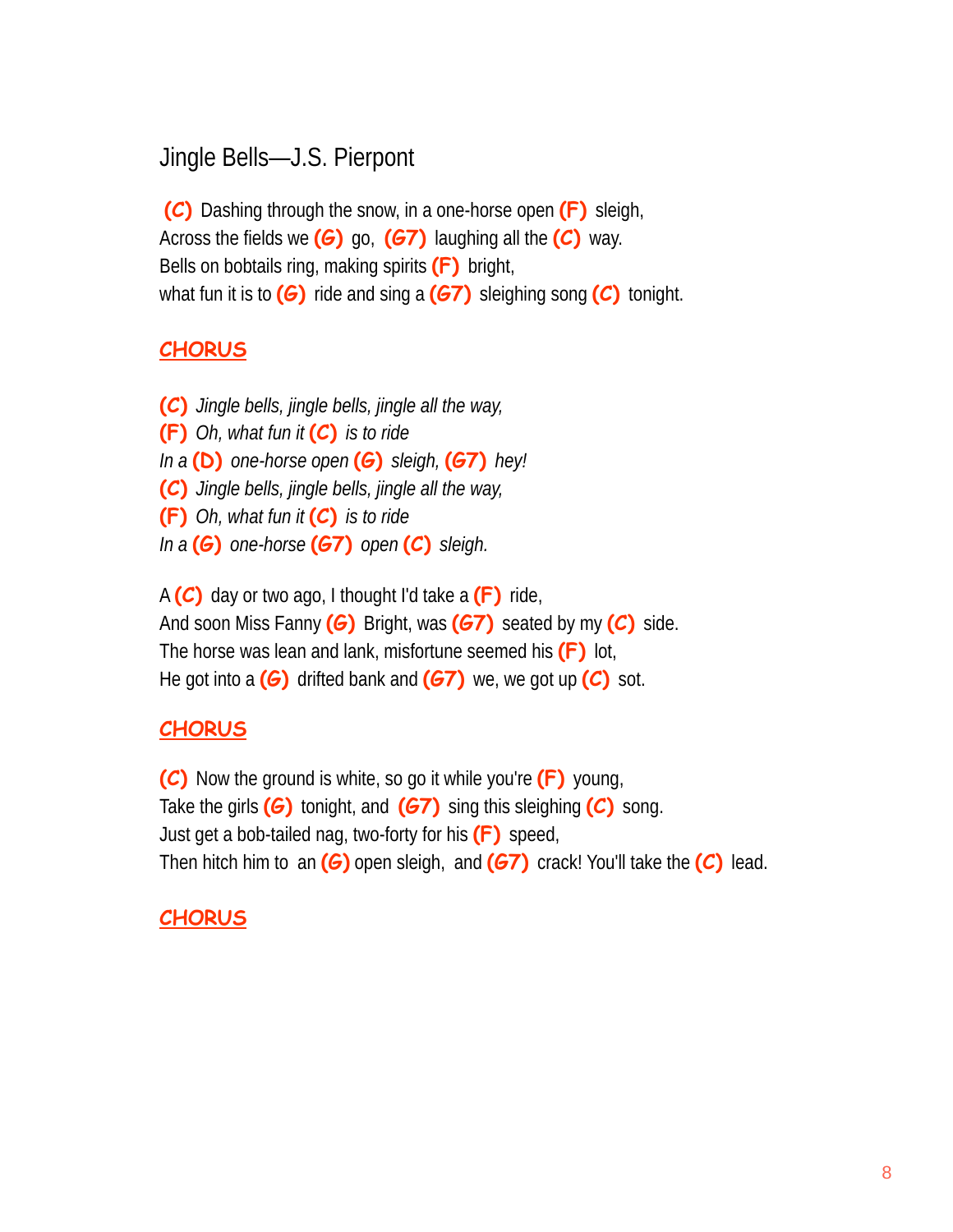| <b>CHORDS USED IN</b><br><b>THIS SONG</b> |             | "I Want A Hippopotamus For Christmas" Words and music by John Rox                                                                                                                                                                                                                                                         |  |  |  |  |
|-------------------------------------------|-------------|---------------------------------------------------------------------------------------------------------------------------------------------------------------------------------------------------------------------------------------------------------------------------------------------------------------------------|--|--|--|--|
| л<br>G                                    |             | Performed by Gayla Peevey (1953)                                                                                                                                                                                                                                                                                          |  |  |  |  |
|                                           |             | I [G] want a hippopotamus for Christmas<br>Only a hippopotamus will [D]do<br>[D7] Don't want a doll, no dinky Tinker Toy<br>I [A] want a hippopotamus to play with and en <sup>[D7]</sup> joy                                                                                                                             |  |  |  |  |
| 00€                                       | D           | I [G] want a hippopotamus for Christmas<br>I don't think Santa Claus will mind, do [D]you?<br>He [D7] won't have to use our dirty chimney flue<br>Just [A]bring him through the front door,<br>that's the easy thing to [D7]do                                                                                            |  |  |  |  |
|                                           | D7          | I can [G7] see me now on [C] Christmas morning,<br>[G7] creeping down the [C] stairs<br>Oh what [D7]joy and what surprise<br>when I [G]open up my eyes<br>to see a [A7] hippo hero [D] standing [D7] there                                                                                                                |  |  |  |  |
| M                                         | A           | I [G] want a hippopotamus for Christmas<br>Only a hippopotamus will [D]do<br>[D7]No crocodiles, no rhinoceroses<br>[A]I only like hippopota[D]muses<br>And [A]hippopota[D7]muses like me [G]too                                                                                                                           |  |  |  |  |
|                                           | G7          | [G]/ / [G] / / [G] / / [D] / / /<br>[D7] Mom says the hippo would eat me up, but then<br>[A]Teacher says a hippo is a vegeteri <sup>[D7]</sup> an<br>[G]/ / [G] / / [G] / / [D] / / /<br>There's [D7] lots of room for him in our two-car garage<br>I'd [A]feed him there and wash him there and give him his mass[D7]age |  |  |  |  |
|                                           | $\mathsf C$ | I can [G7] see me now on [C] Christmas morning,<br>[G7] creeping down the [C] stairs<br>Oh what [D7]joy and what surprise<br>when $\lfloor \text{G} \rfloor$ open up my eyes<br>to see a [A7] hippo hero [D] standing [D7] there                                                                                          |  |  |  |  |
|                                           | A7          | I [G] want a hippopotamus for Christmas<br>Only a hippopotamus will [D]do<br>[D7]No crocodiles or rhinoceroseses<br>[A]I only like hippopota[D7]museses<br>And [A]hippopota[D7]muses like me [G]too!                                                                                                                      |  |  |  |  |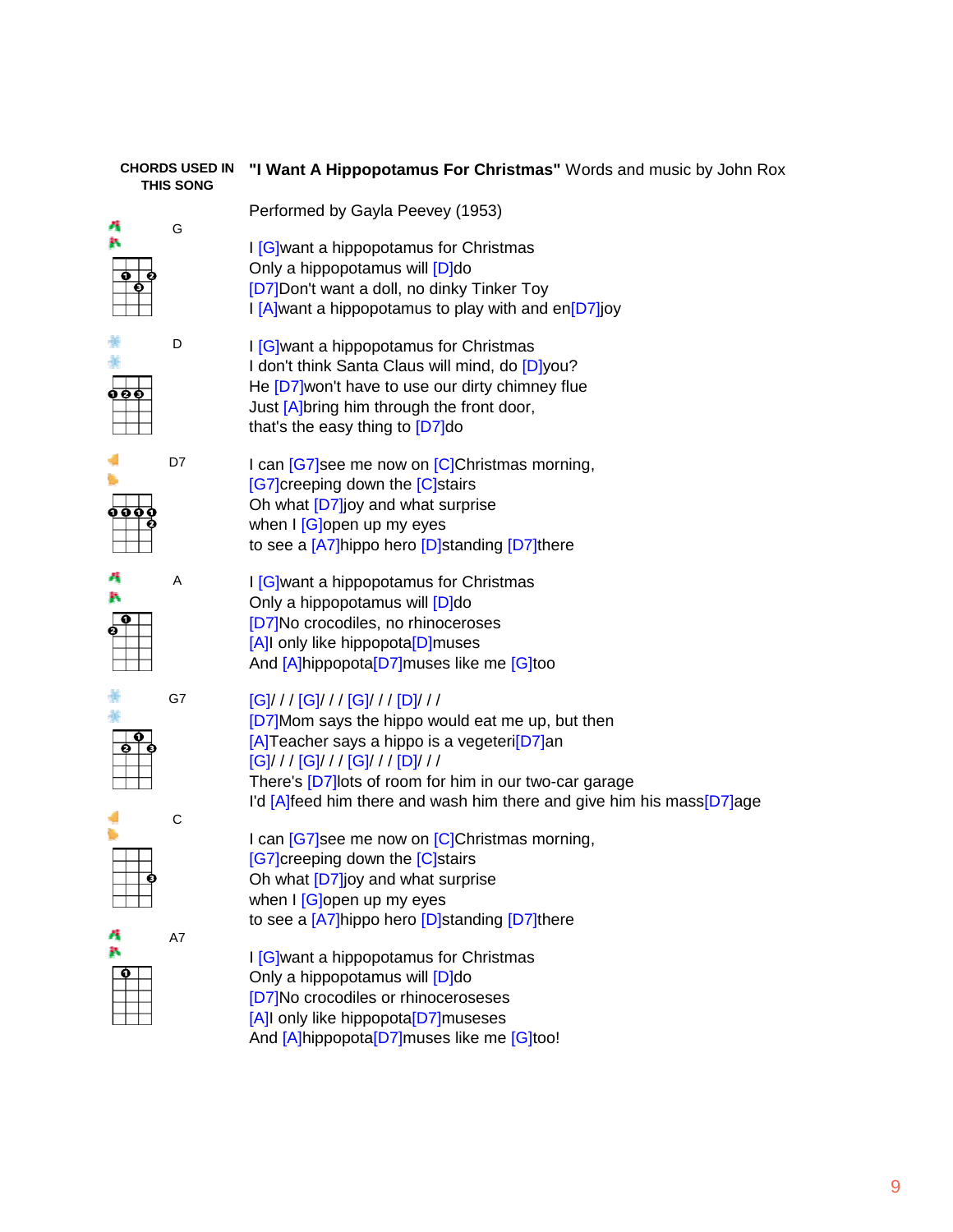#### **Silver Bells Bing Crosby and Carol Richards**

Hear this song at: http://au.youtube.com/watch?v=jiylxtASG4c (Play along in this key)

Boys: Plain text Girls: Italics **Together: Bold text** 

[F] Silver bells [Bb] silver bells [C7] it's Christmas time in the [F] city [C7]

[F] Ring-a-ling (ring a ling) [Bb] hear them ring (ting a ling)

## [C7] Soon it will be Christmas [F] day

[F] City sidewalks busy [F7] sidewalks dressed in [Bb] holiday style In the [C7] air there's a feeling of [F] Christmas Children [F] laughing people [F7] passing meeting [Bb] smile after [Gm] smile

## And on [C7] every street corner you'll [F] hear [C7]

[F] Silver bells (silver bells) [Bb] silver bells (silver bells)

[C7] It's Christmas time in the [F] city [C7]

[F] Ring-a-ling (ring a ling) [Bb] hear them ring (hear them ring)

[C7] Soon it will be Christmas [F] day

[F] Strings of street lights even [F7] stop lights blink a [Bb] bright red and green As the [C7] shoppers rush home with their [F] treasures Hear the [F] snow crush see the [F7] kids rush this is [Bb] Santa's big day And a[C7]bove all this bustle you'll [F] hear [C7]

[F] Silver bells (The corner Santa Claus) [Bb] silver bells (is busy now because)

## [C7 It's Christmas time in the [F] city

[F] Ring-a-ling (it fills the winter air)

[Bb] Hear them ring (you'll hear them everywhere)

## [C7] Soon it will be Christmas [F] day

Girls: Silver bells Silver bells

Boys: [F] City sidewalks busy [F7] sidewalks dressed in [Bb] holiday style

Girls: It's Christmas time in the city

Boys In the [C7] air there's a feeling of [F] Christmas

Girls: Ring-a-ling Hear them ring

Boys: Children [F] laughing people [F7] passing meeting [Bb] smile after smile Very [C7] soon it will be Christmas [F] day



Richard G's Ukulele Songbook www.scorpex.net/uke.htm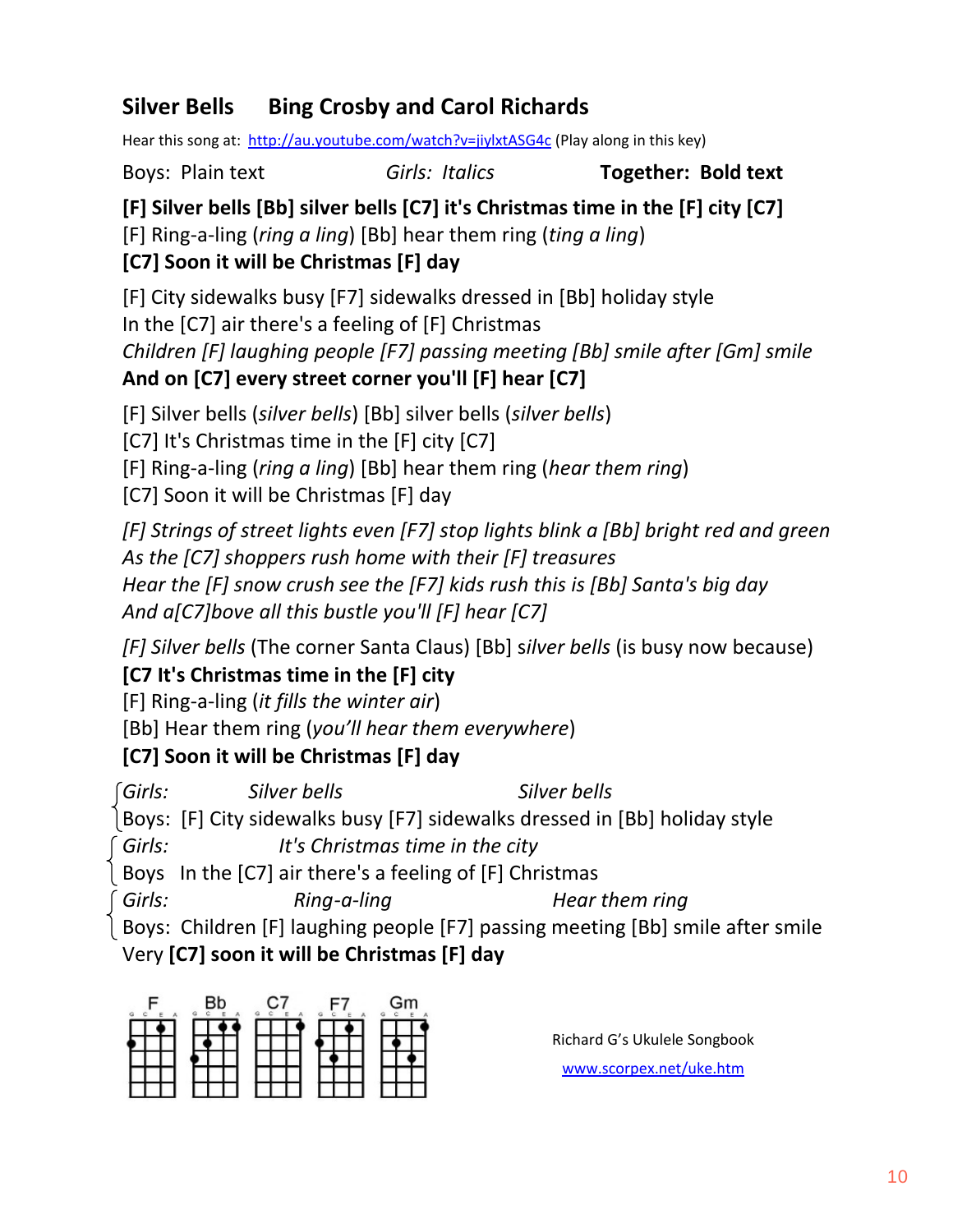

(F) Deck the halls with boughs of holly (C7) Fa la la la (F) laa, la (C7) la la (F) laa (F) Tis the season to be jolly, (C7) Fa la la la (F) laa, la (C7) la la (F) laa (C7) Don we now our (F) gay (C) apparel (F) Fa la laa (Dm) la la (G7) la la (C) la (F) Troll the ancient Yuletide carol (Bb) Fa la la la (F) la, la la (C7) la (F) la.

(F) See the blazing Yule before us, (C7) Fa la la la (F) laa, la (C7) la la (F) laa (F) Strike the harp and join the chorus, (C7) Fa la la la (F) laa, la (C7) la la (F) laa  $(C7)$  Follow me in  $(F)$  merry  $(C)$  measure (F) Fa la laa (Dm) la la (G7) la la (C) la (F) While I tell of Yuletide treasure, (Bb) Fa la la la (F) la, la la (C7) la (F) la.

(F) Fast away the old year passes, (C7) Fa la la la (F) laa, la (C7) la la (F) laa (F) Hail the new, ye lads and lasses (C7) Fa la la la (F) laa, la (C7) la la (F) laa (C7) Sing we joyous (F) all (C) together, (F) Fa la laa (Dm) la la (G7) la la (C) la (F) Heedless of the wind and weather, (Bb) Fa la la la (F) la, la la (C7) la (F) la.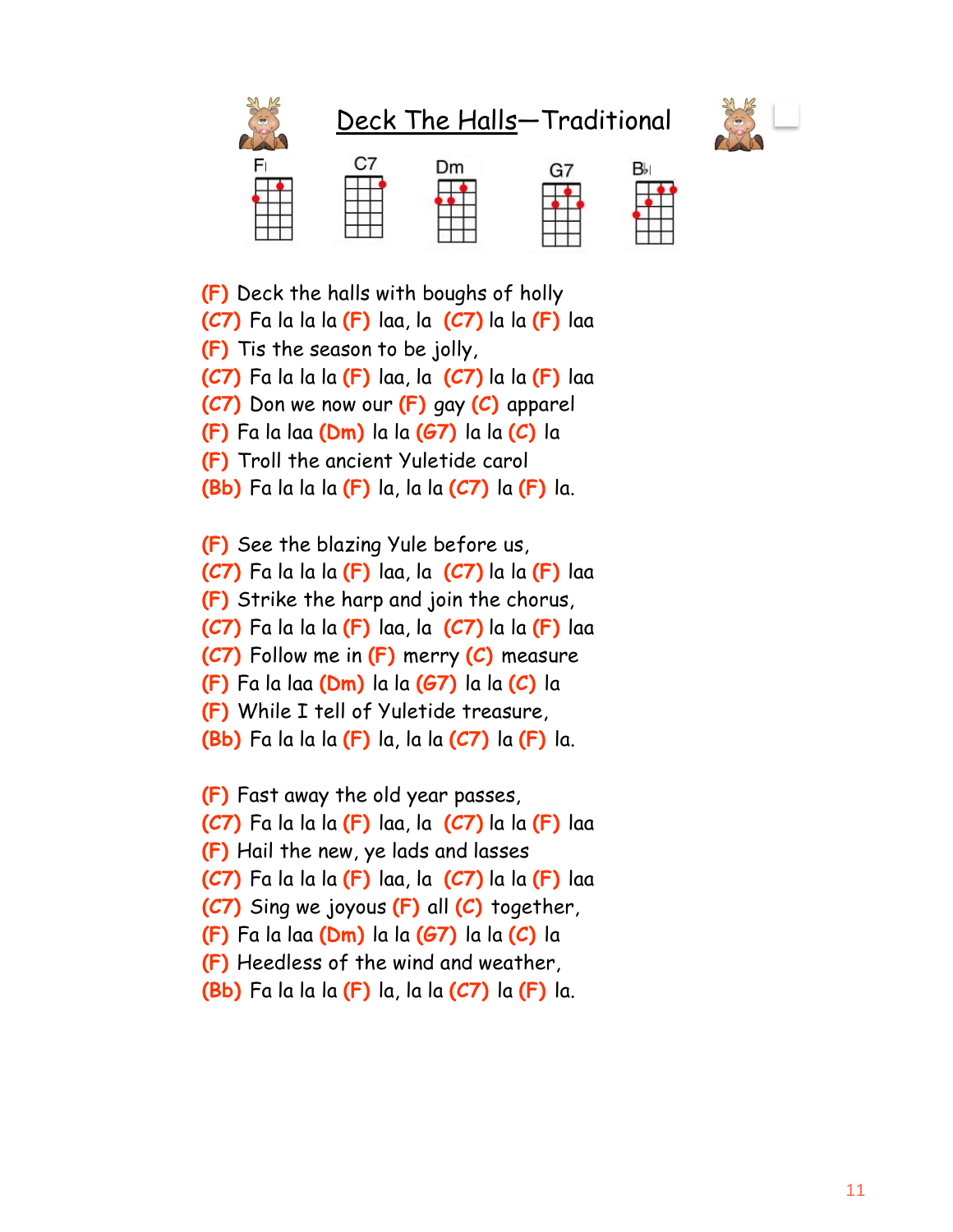# You're A Mean One, **Mr Grinch**



 $\begin{array}{ccc} \textcircled{1} = \text{A} & \textcircled{3} = \text{C} \\ \textcircled{2} = \text{E} & \textcircled{4} = \text{G} \end{array}$ 

Dr Seuss/Albert Hague



| Gm     |              | <b>Smf</b> |     |      | F7      | Gm7-5 |      |      |
|--------|--------------|------------|-----|------|---------|-------|------|------|
| 目      | $\circ$<br>Ē |            | ≖   |      | ŦŦ      |       | ∎    | ڡ    |
| $-231$ | $-2-1$       | 1222<br>   | 112 | 1324 | $231 -$ | -111  | 1114 | 123- |

**INTRO** 

Gm Gm6 Cm6 D7

### **VERSE1**

Gm Gm6 Cm6 D7 You're a mean one, Mr. Grinch. Gm A7 D7 Cm6 D7 You really are a heel. Gm Cm6 You're as cuddly as a cactus, F7 Gm You're as charming as an eel. A7 Gm7-5 D Cm6 D' Mr. Grinch. D<sub>7</sub> You're a bad banana Gm Gm7b5 Gm Gm7b5 With a greasy black peel.

### **VERSE 2**

Gm Gm6 Cm6 D7 You're a monster. Mr. Grinch. Gm A7 D7 Cm6 D7 Your heart's an empty hole. Gm Cm6 Your brain is full of spiders, F7 Gm You've got garlic in your soul. A7 Gm7-5 D Cm6 D' Mr. Grinch.

I wouldn't touch you, with a thirty-nine-and-a-half foot pole.

Gm Gm7b5 x5 Gm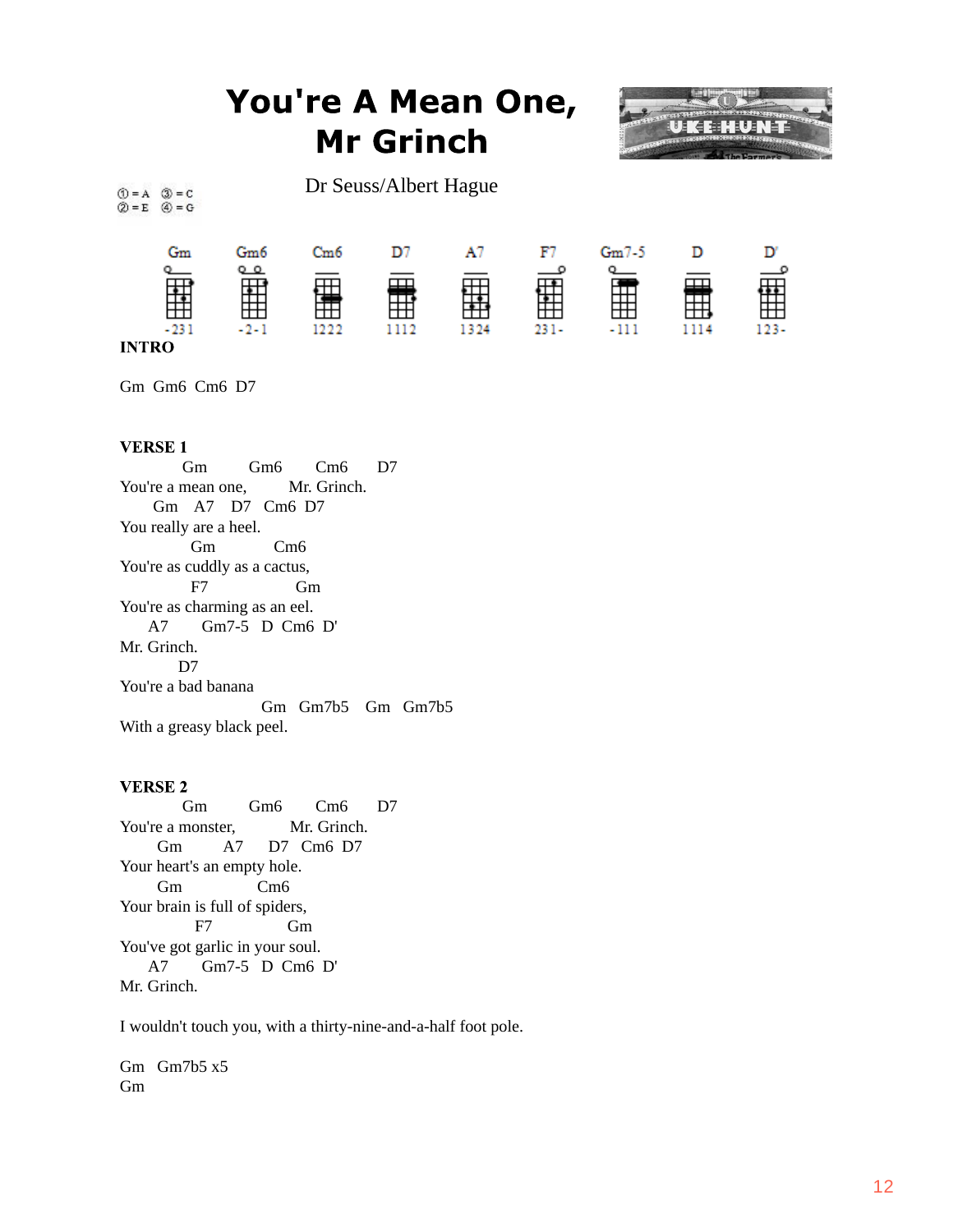#### **VERSE 3**

Gm Gm6 Cm6 D7 You're a foul one, Mr. Grinch. Gm A7 D7 Cm6 D7 You're a nasty, wasty skunk. Gm Cm6 Your heart is full of unwashed socks F7 Gm Your soul is full of gunk. A7 Gm7-5 D Cm6 D' Mr. Grinch. The three words that best describe you are as follows, and I quote: D<sub>7</sub> Stink D<sub>7</sub> Stank Gm Gm7b5 Gm Gm7b5 Gm Gm7b5 Gm Stunk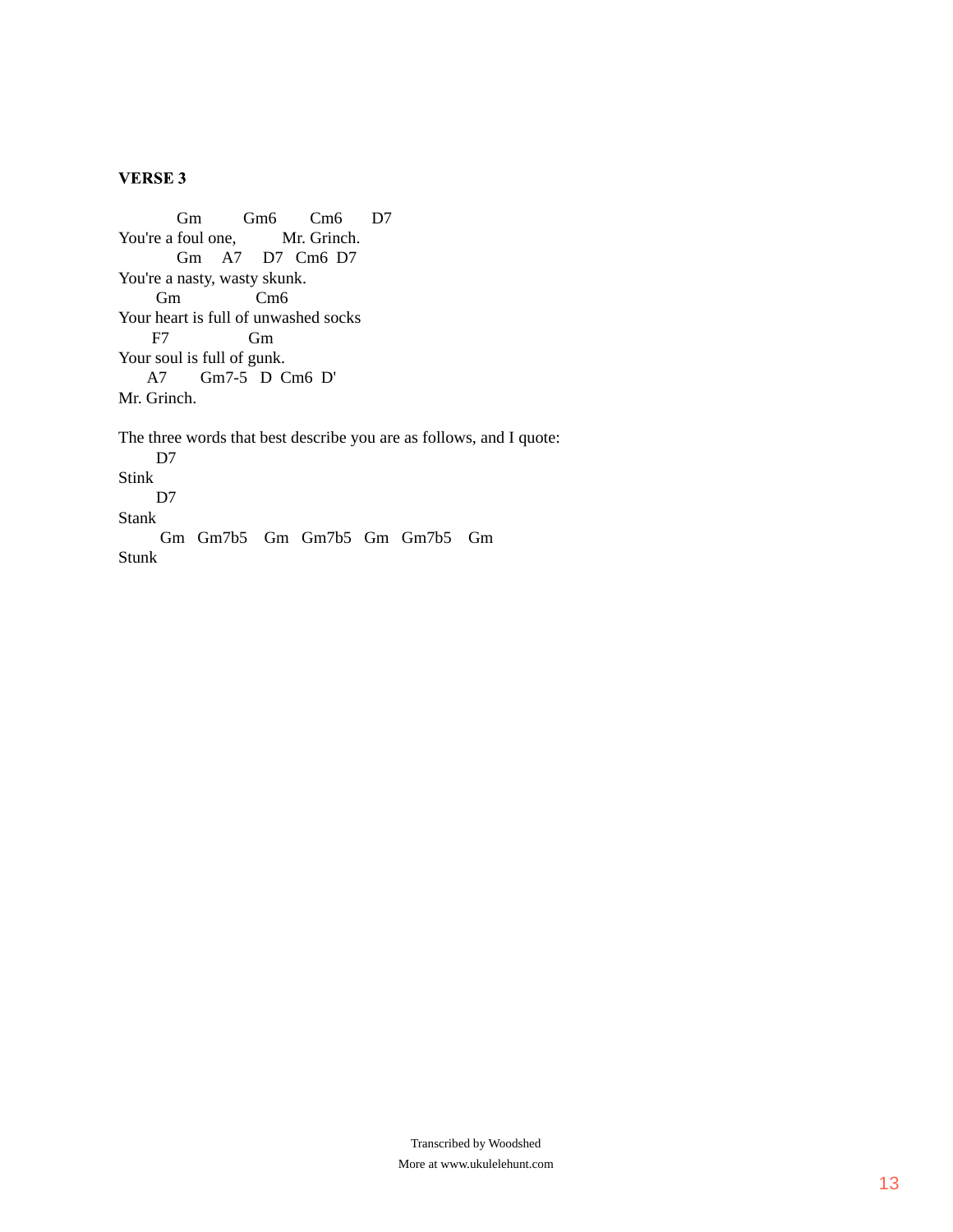## **Feliz Navida**

## **[D] STOP**

Feliz Navi-**[G]**dad **[A7]** Feliz Navi-**[D]**dad **[Bm7]** Feliz Navi-**[Em]**dad, próspero **[A7]** ano y felici-**[D]**dad **[STOP]**

Feliz Navi-**[G]**dad **[A7]** Feliz Navi-**[D]**dad **[Bm7]** Feliz Navi-**[Em]**dad, próspero **[A7]** ano y felici-**[D]**dad **[STOP]**

I wanna wish you a **[G]** Merry Christmas **[A7]** I wanna wish you a **[D]** Merry Christmas **[Bm7]** I wanna wish you a **[Em]** Merry Christmas From the **[A7]** bottom of my **[D]** heart **[STOP]**

I wanna wish you a **[G]** Merry Christmas **[A7]** I wanna wish you a **[D]** Merry Christmas **[Bm7]** I wanna wish you a **[Em]** Merry Christmas From the **[A7]** bottom of my **[D]** heart **[STOP]**

Feliz Navi-**[G]**dad **[A7]** Feliz Navi-**[D]**dad **[Bm7]** Feliz Navi-**[Em]**dad, próspero **[A7]** ano y felici-**[D]**dad **[STOP]**

Feliz Navi-**[G]**dad **[A7]** Feliz Navi-**[D]**dad **[Bm7]** Feliz Navi-**[Em]**dad, próspero **[A7]** ano y felici-**[D]**dad **[STOP]**

I wanna wish you a **[G]** Merry Christmas **[A7]** I wanna wish you a **[D]** Merry Christmas **[Bm7]** I wanna wish you a **[Em]** Merry Christmas From the **[A7]** bottom of my **[D]** heart **[STOP]**

I wanna wish you a **[G]** Merry Christmas **[A7]** I wanna wish you a **[D]** Merry Christmas **[Bm7]** I wanna wish you a **[Em]** Merry Christmas From the **[A7]** bottom of my **[D]** heart **[STOP]**

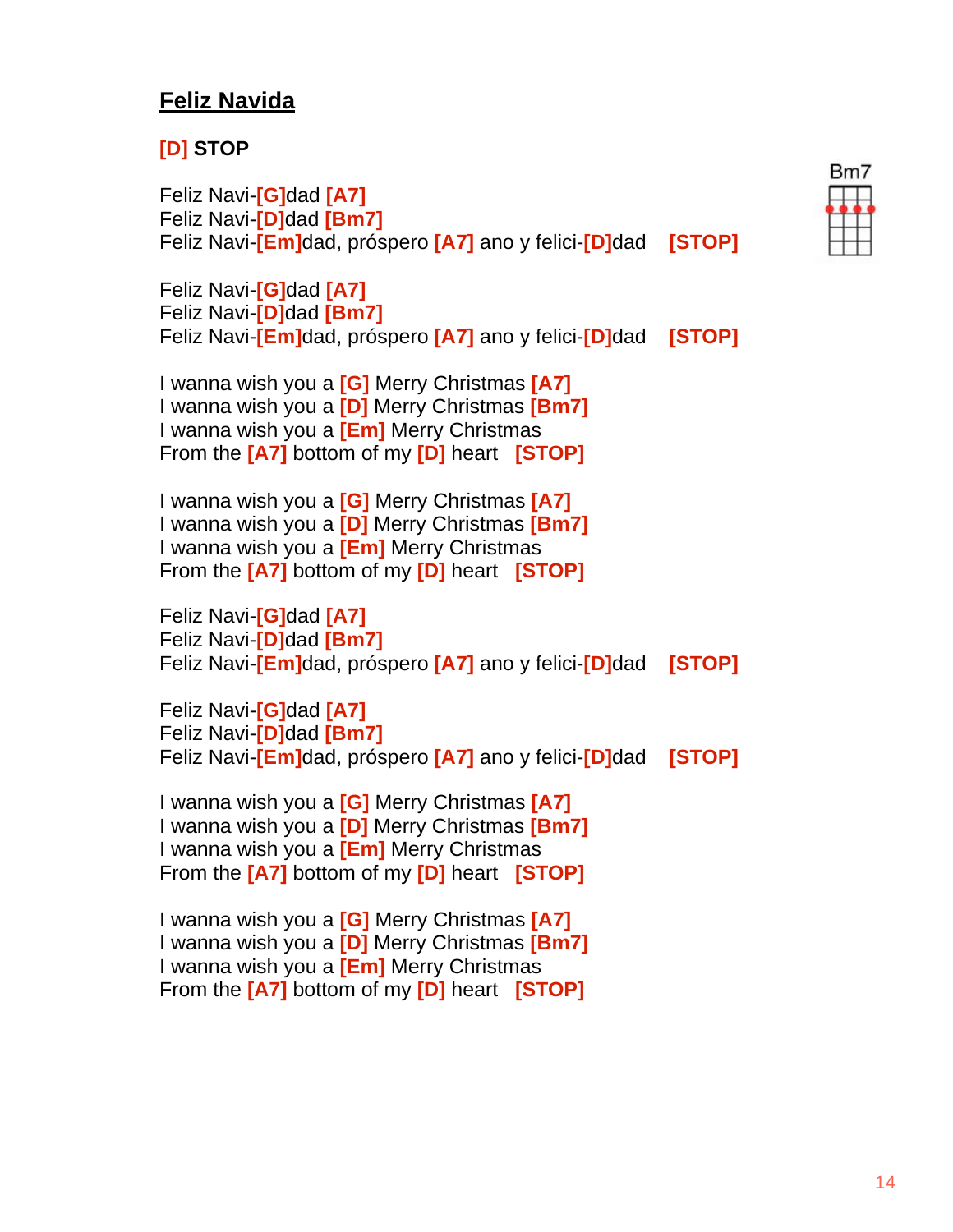## Have Yourself A Merry Little Christmas

 **G Em Am D7 Have yourself a merry little Christmas G Em Am D7 Let your heart be light G Em C D7 B7 E7 Am D7 From now on our troubles will be out of sight G Em Am D7 Have yourself a merry little Christmas G Em Am D7 Make the Yule-tide gay G Em Am B7 Em G7 From now on our troubles will be miles away Cmaj7 Bm A Here we are as in olden days Am D Gmaj7 Happy golden days of yore Em F#7 Bm Faithful friends who are dear to us D7 A D – D7 Gather near to us once more G Em Am D 7 Through the years we all will be together G Em Am D If the fates allow G Em Am B7 Em G7 Hang a shining star upon the highest bough C Am D7 G And have yourself a merry little Christmas now**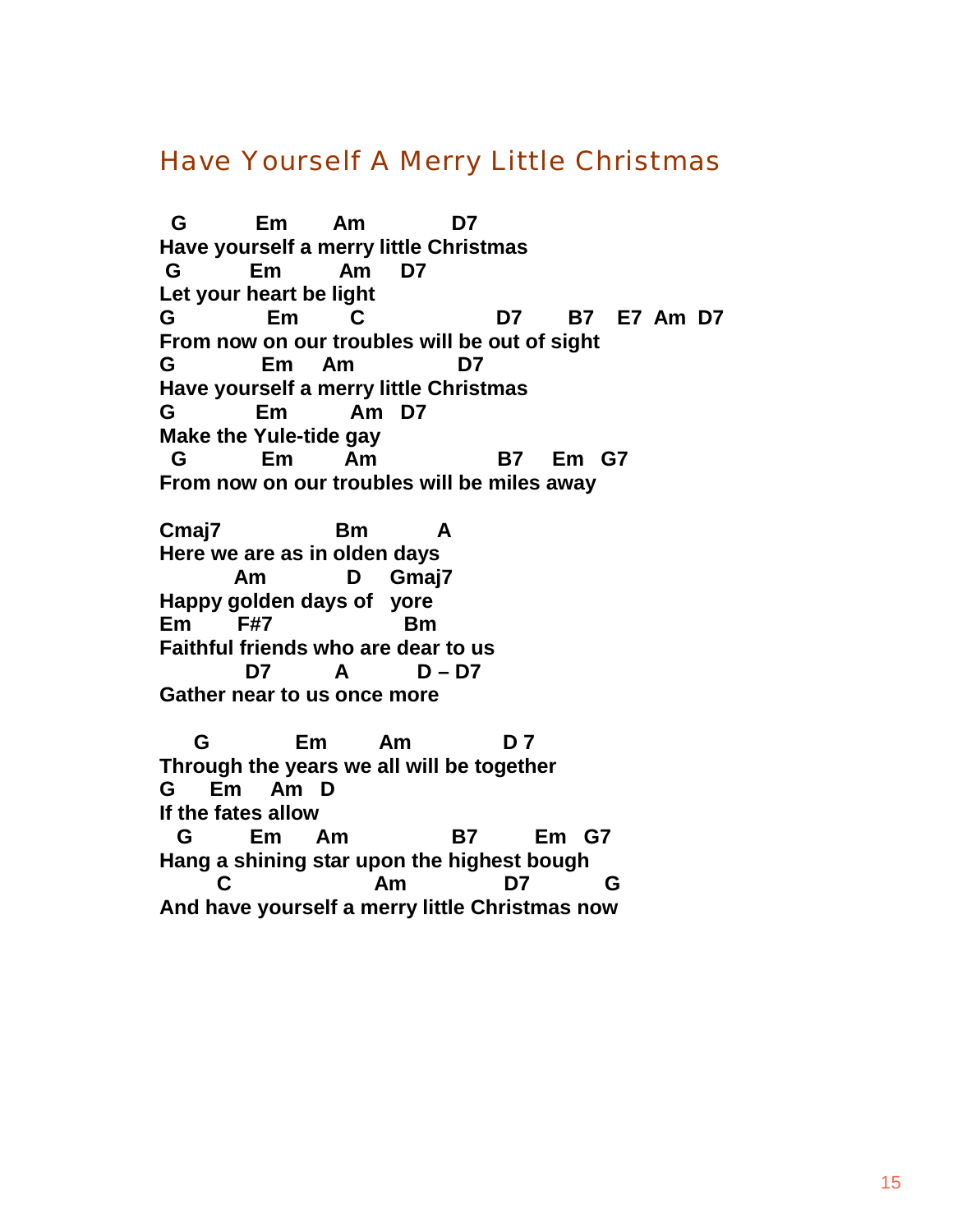## **Santa Claus Is Coming To Town**

From: Richard G's Ukulele Songbook www.scorpex.net/uke.htm Intro: [C] [Am] [Dm] [G7] You [C] better watch [C7] out you [F] better not [Fm] cry [C] Better not [C7] pout I'm [F] telling you [Fm] why [C] Santa [Am] Claus is [Dm] comin' [G7] to [C] town [Am] [Dm] [G7] He's [C] making a [C7] list and [F] checking it [Fm] twice He's [C] gonna find [C7] out who's [F] naughty and [Fm] nice [C] Santa [Am] Claus is [Dm] comin' [G7] to [C] town[F] [C] He [C7] sees you when you're [F] sleeping He [C7] knows when you're a[F] wake He [D7] knows if you've been [G] bad or good So be [D7] good for goodness [G] sake [G7] Oh! You [C] better watch [C7] out you [F] better not [Fm] cry [C] Better not [C7] pout I'm [F] telling you [Fm] why [C] Santa [Am] Claus is [Dm] comin' [G7] to [C] town [Am] [Dm] [G7] [C] Little tin [C7] horns [F] little tin [Fm] drums [C] Rudy-toot-[C7] toot and [F] rummy tum [Fm] tums [C] Santa [Am] Claus is [Dm] comin' [G7] to [C] town [Am] [Dm] [G7] And [C] curly head dolls that [F] cuddle and [Fm] coo [C] Elephants [C7] boats and [F] kiddy cars [Fm] too [C] Santa [Am] Claus is [Dm] comin' [G7] to [C] town [F] [C] The [C7] kids and girls in [F] boy land will [C7] have a jubi[F] lee They're [D7] gonna build a [G] toy land town All [D7] around the Christmas [G] tree [G7] You [C] better watch [C7] out you [F] better not [Fm] cry [C] Better not [C7] pout I'm [F] telling you [Fm] why [C] Santa [Am] Claus is [Dm] comin' [G7] to [C] town [Am] [Dm] [G7] [C] Santa [Am] Claus is [Dm] comin' [G7] to [C] town [F] [C] [G7] [C] D7  $\mathsf{G}$  $F$ Fm Am **Dm** G7  $C7$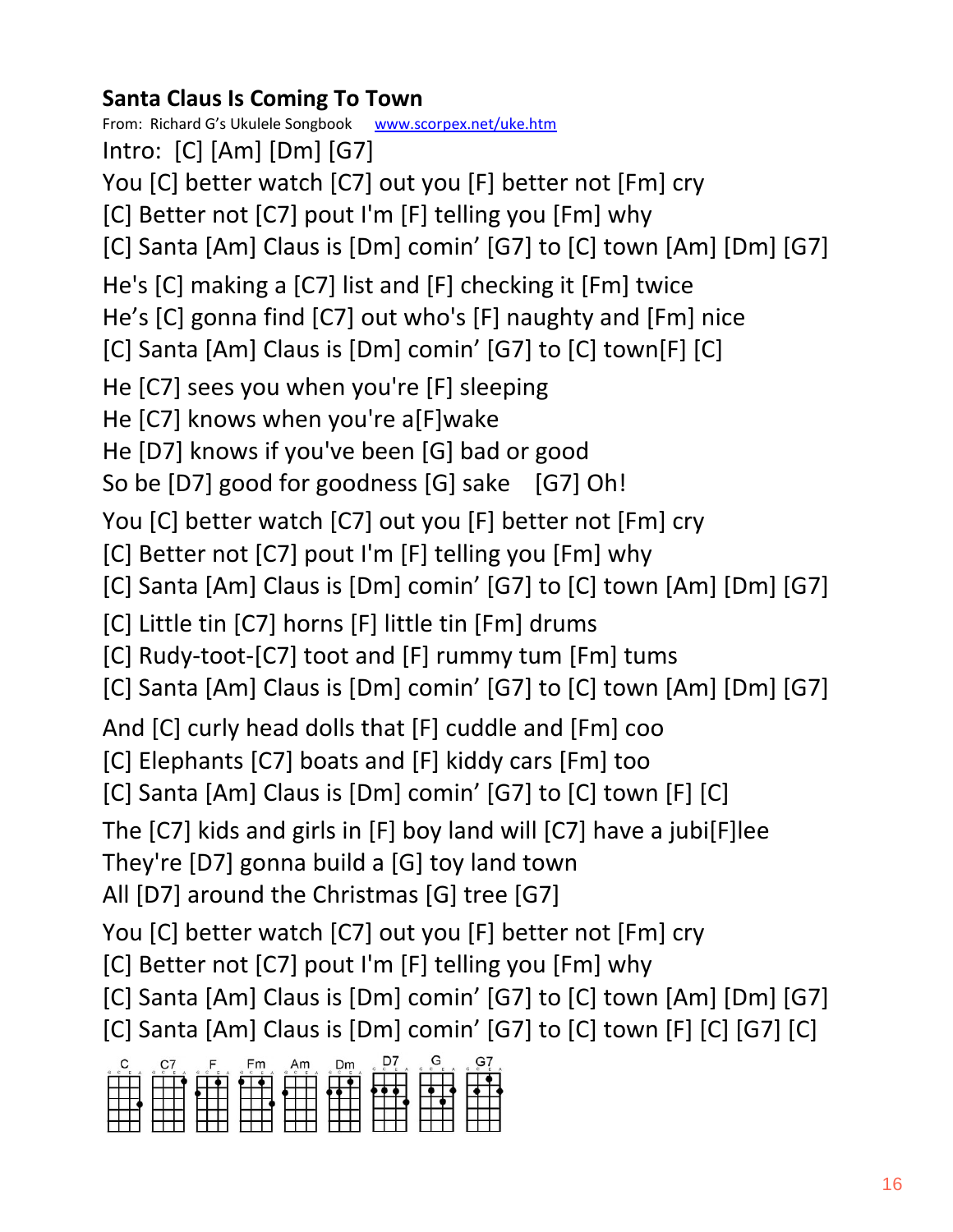# HOLLY JOLLY CHRISTMAS

Johnny Marks (c) 1962

C C<sub>#dim</sub> G7 Have a holly, jolly Christmas, it's the best time of the year, C - G7 I don't know if there'll be snow, but have a cup of cheer. C CHOIC CHOICHES CHOICHES CHOICHES CHOICHES CHOICHES CHOICHES CHOICHES CHOICHES CHOICHES CHOICHES CHOICHES CHO Have a holly, jolly Christmas, and when you walk down the street, **C** Contact the Contact of the Contact of the Contact of the Contact of the Contact of the Contact of the Contact of the Contact of the Contact of the Contact of the Contact of the Contact of the Contact of the Contact of Say hello to friends you know and everyone you meet. F Em G7 C Hey, ho, the mistletoe, hung where you can see, Dm Am D7 G7 Somebody's waiting there, kiss her once for me. C#dim G7 Have a holly, jolly Christmas and in case you didn't hear, C D7 G7 C Oh, by golly, have a holly, jolly Christmas this year.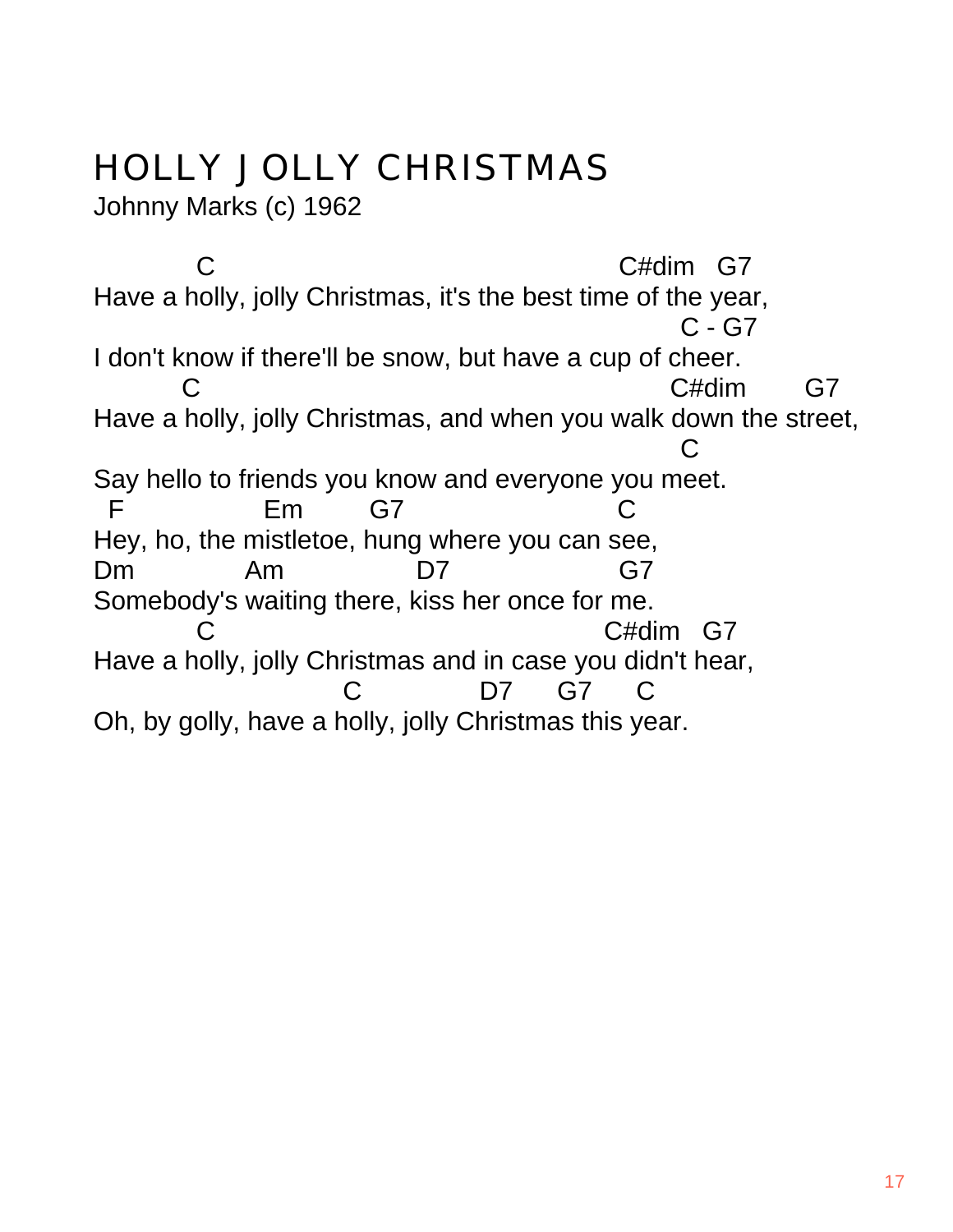# Home For The Holidays

 **C C7 F C Oh, there's no place like home for the holidays C B7 Bb7 A7 D7 – D7b5 – G7 'Cause no mat - ter how far away you roam C C7 F F#dim C If you long for the sunshine and a friendly gaze F#dim G7 Dm7 G7 C – F – C For the ho- li - days you can't beat home sweet home F** F F#dim C **I met a man who lived in Tennessee and he was headin' for C#dim G7 C Pennsylvania and some homemade pumpkin pie C7 F From Pennsylvania folks are traveling F#dim C Down to Dixie's sunny shore G G#dim Am D7 G G7 From Atlantic to Pa – ci - fic. Gee the traffic is terrific C C7 F C Oh, there's no place like home for the holidays C B7 Bb7 A7 D7 – D7b5 – G7 'Cause no mat - ter how far away you roam C C7 F F#dim C If you long for the sunshine and a friendly gaze F#dim G7 Dm7 G7 C For the ho- li - days you can't beat home sweet home F#dim G7 Dm7 G7 C – F – C For the ho- li - days you can't beat home sweet home**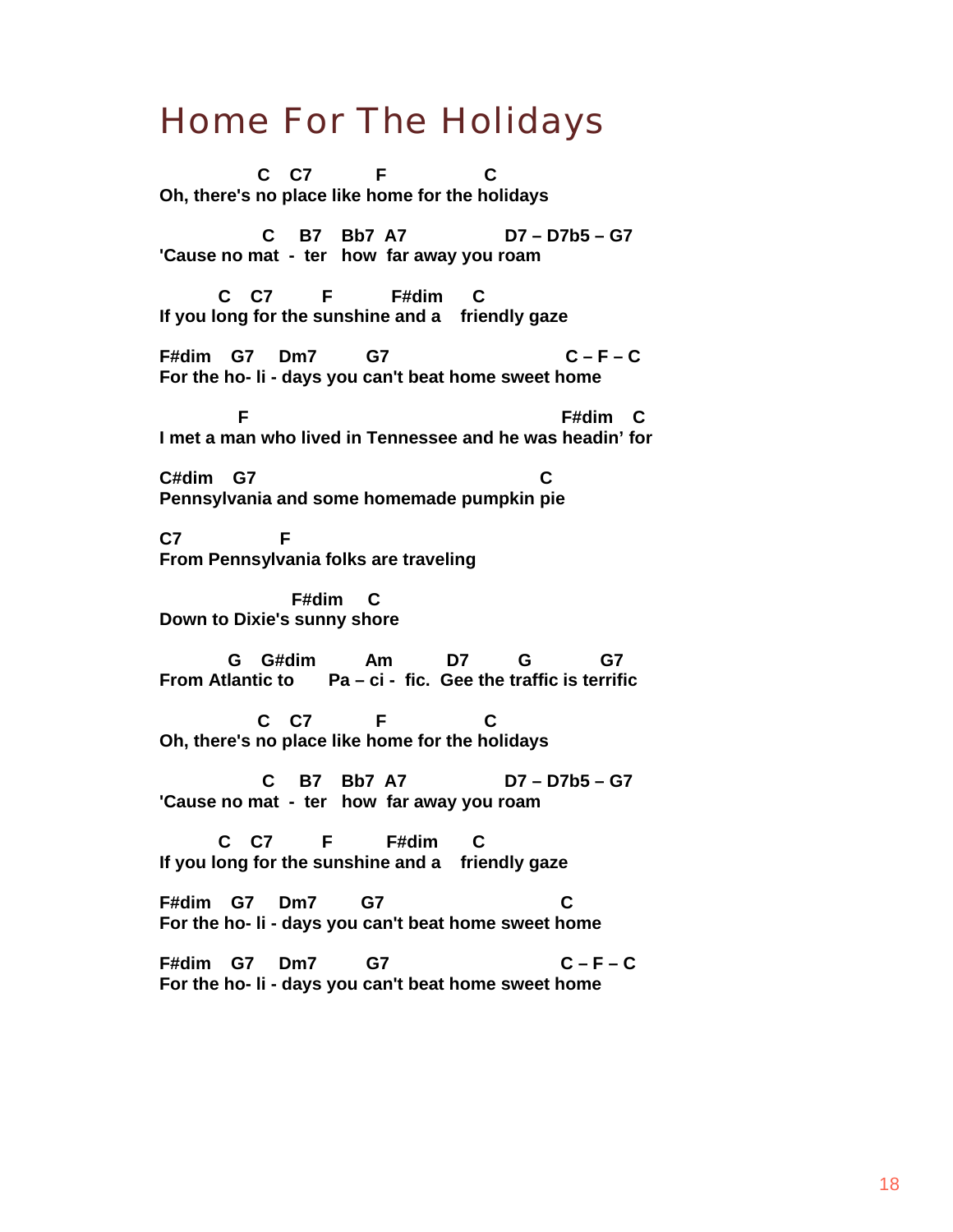# **Jingle Bell Rock**

From: Richard G's Ukulele Songbook vww.scorpex.net/uke.htm

Intro: [C] [Cmaj7] [Am7] [Cmaj7] [C] [Cmaj7] [Am7] [Cmaj7]

[C] Jingle bell [Cmaj7] jingle bell [Am7] jingle bell [Cmaj7] rock [Am7] Jingle bell [Cmaj7] swing and [Dm] jingle bells [G7] ring [Dm] Snowin' and [G7] blowin' up [Dm] bushels of [G7] fun [D7] Now the jingle hop [G+] has begun

[C] Jingle bell [Cmaj7] jingle bell [Am7] jingle bell [Cmaj7] rock [Am7] Jingle bells [Cmaj7] chime in [Dm] jingle bell [G7] time [Dm] Dancin' and [G7] prancin' in [Dm] jingle bell [G7] square [D7] In the [G7] frosty [C] air [C7]

What a [F] bright time it's the [Fm] right time

To [C] rock the night away [C7]

Jingle [D] bell time is a [D7] swell time

[G7] To go glidin' in a [G+] one horse sleigh

[C] Giddy-up [Cmaj7] jingle horse [Am7] pick up your [Cmaj7] feet [Am7] Jingle a[Cmaj7]round the [A] clock

[F] Mix and mingle in a [Fm] jinglin' beat

[D7] That's the [G7] jingle bell

[D7] That's the [G7] jingle bell

[D7] That's the [G7] jingle bell [C] rock

Repeat bridge and last verse

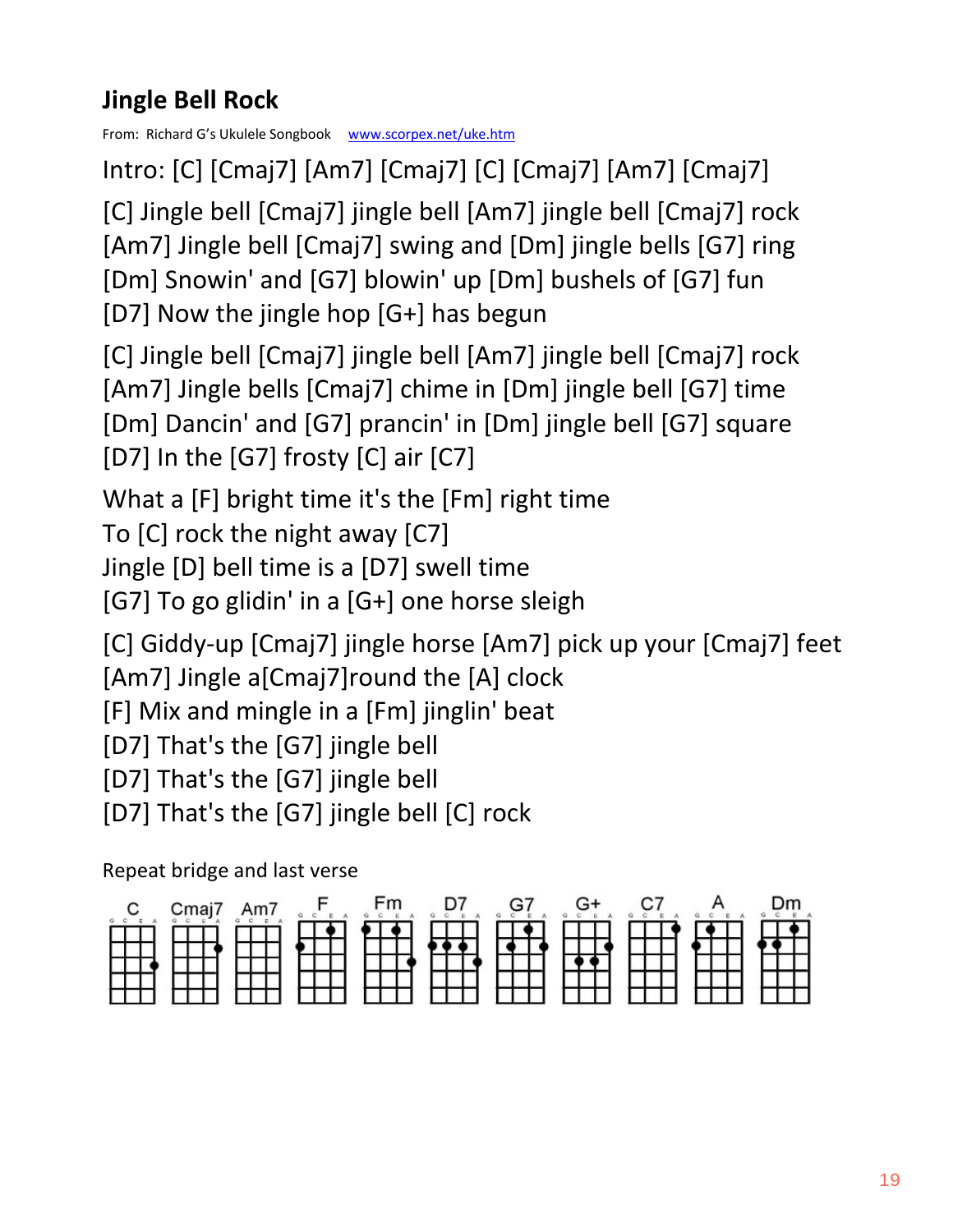### **CHRISTMAS IN PRISON** John Prine

### **Intro: [G] [C] [G] [D7] [G]**

It was **[G]** Christmas in prison and the **[C]** food was real good We had **[G]** turkey and pistols carved out of **[D7]** wood And I **[G]** dream of her always even **[C]** when I don't dream Her **[G]** name's on my tongue and her **[D]** blood's in my **[G]** stream

### *Chorus:*

**[D]** *Wait awhile e-***[C]***terni-***[G]***ty* **[C]** *Old Mother Nature's got* **[G]** *nothing on* **[D]** *me* **[G]** *Come to me, run to me,* **[C]** *come to me now We're* **[G]** *rolling my sweetheart, we're* **[D]** *flowing by* **[G]** *God*

### *Instrumental***: [G] [C] [G] [D7] [G] [C] [G] [D] [G]**

She re-**[G]**minds me of a chess game with **[C]** someone I admire Or a **[G]** picnic in the rain after a prairie **[D7]** fire Her **[G]** heart is a big as this **[C]** whole damn jail And she's **[G]** sweeter than saccharine at a **[D]** drug store **[G]** sale

### *Repeat Chorus*

### *Instrumental***: [G] [C] [G] [D7] [G] [C] [G] [D] [G]**

The **[G]** search light in the big yard swings **[C]** 'round with the gun And **[G]** spotlights the snowflakes like the dust in the **[D7]** sun It's **[G]** Christmas in prison, there'll be **[C]** music tonight I'll **[G]** probably get homesick I **[D]** love you, good **[G]** night

*Repeat Chorus*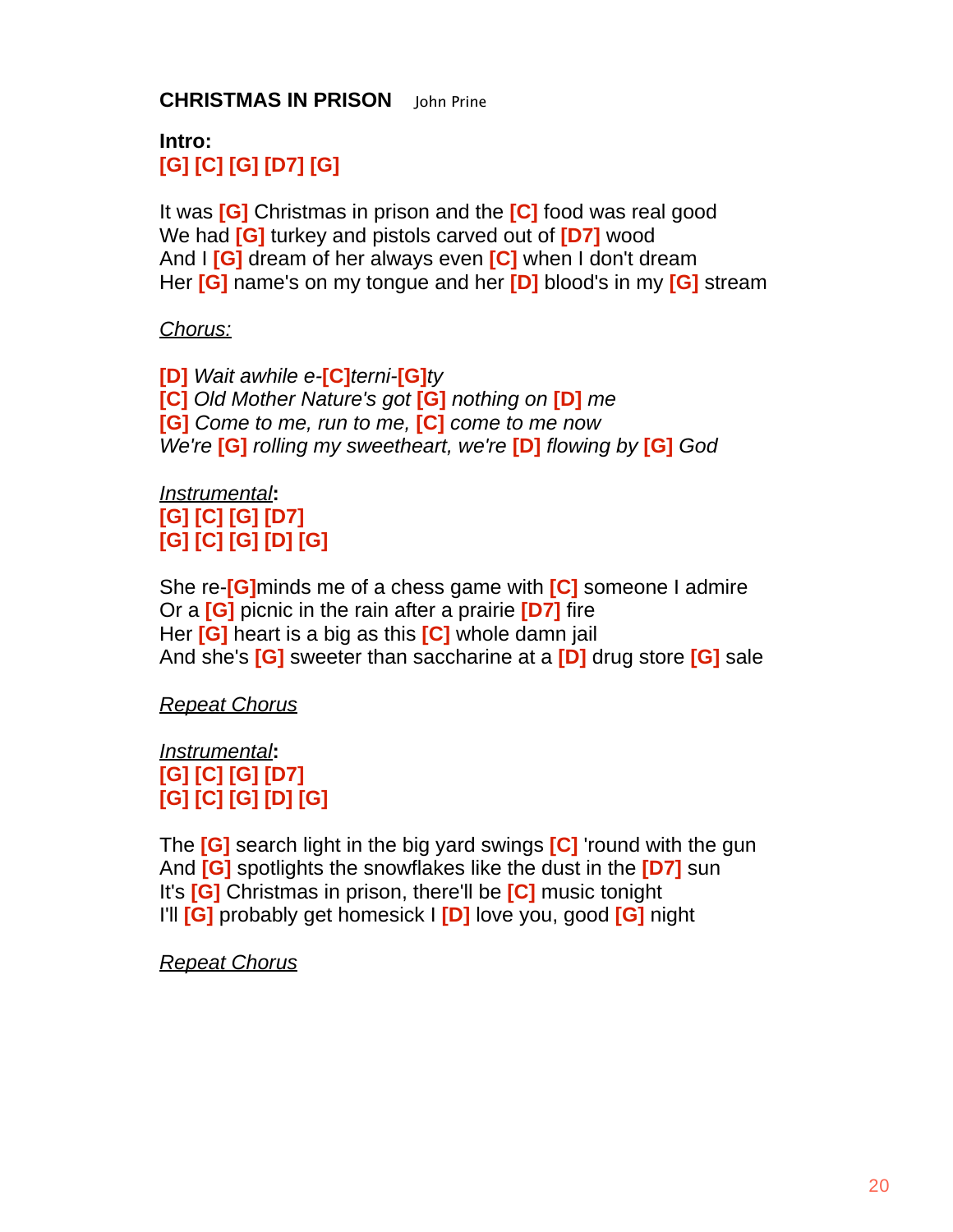### Mele Kalikimaka **Bing Crosby and the Andrews Sisters** Hear this song at: http://au.youtube.com/watch?v=rdGnBt7Txy8

Intro: [C] [A] [Dm] [G7] [C] [G7] **Boys:** [C] Mele Kalikimaka is the thing to say On a bright Hawaiian Christmas [G7] Day. That's the island greeting that we send to you from the land where palm trees [C] sway [C7] Here we know that Christmas will be [F] green and bright The [A7] sun to shine by day and all the [D7] stars at [G7] night [C] Mele Kalikimaka is Hawaii's [A7] way to [Dm] say Merry [G7] Christmas to [C] you **Girls:** [C] Mele Kalikimaka is the thing to say On a bright Hawaiian Christmas [G7] Day. That's the island greeting that we send to you from the land where palm trees [C] sway [C7] Here we know that Christmas will be [F] green and bright The [A7] sun to shine by day and all the [D7] stars at [G7] night [C] Mele Kalikimaka is Hawaii's [A7] way to [Dm] say Merry [G7] Christmas to [C] you  $|C|$ 

Instrumental: Chords for first four lines of verse [C]  $[G7]$ 

## **Boys and Girls:**

[C7] Here we know that Christmas will be [F] green and bright The [A7] sun to shine by day and all the [D7] stars at [G7] night [C] Mele Kalikimaka is Hawaii's [A7] way to [Dm] say Merry [G7] Christmas to [C] you

[C] Mele Kalikimaka is the thing to say

On a bright Hawaiian Christmas [G7] Day

That's the island greeting that we send to you

from the land where palm trees [C] sway

[C7] Here we know that Christmas will be [F] green and bright

The [A7] sun to shine by day and all the [D7] stars at [G7] night

[C] Mele Kalikimaka is Hawaii's [A7] way to [Dm] say Merry [G7] Christmas

A [Dm] very merry [G7] Christmas

A [Dm] very very merry merry [G7] Christmas to [C] you







| n<br>Ė |  |  |  |  |  |
|--------|--|--|--|--|--|
|        |  |  |  |  |  |
|        |  |  |  |  |  |
|        |  |  |  |  |  |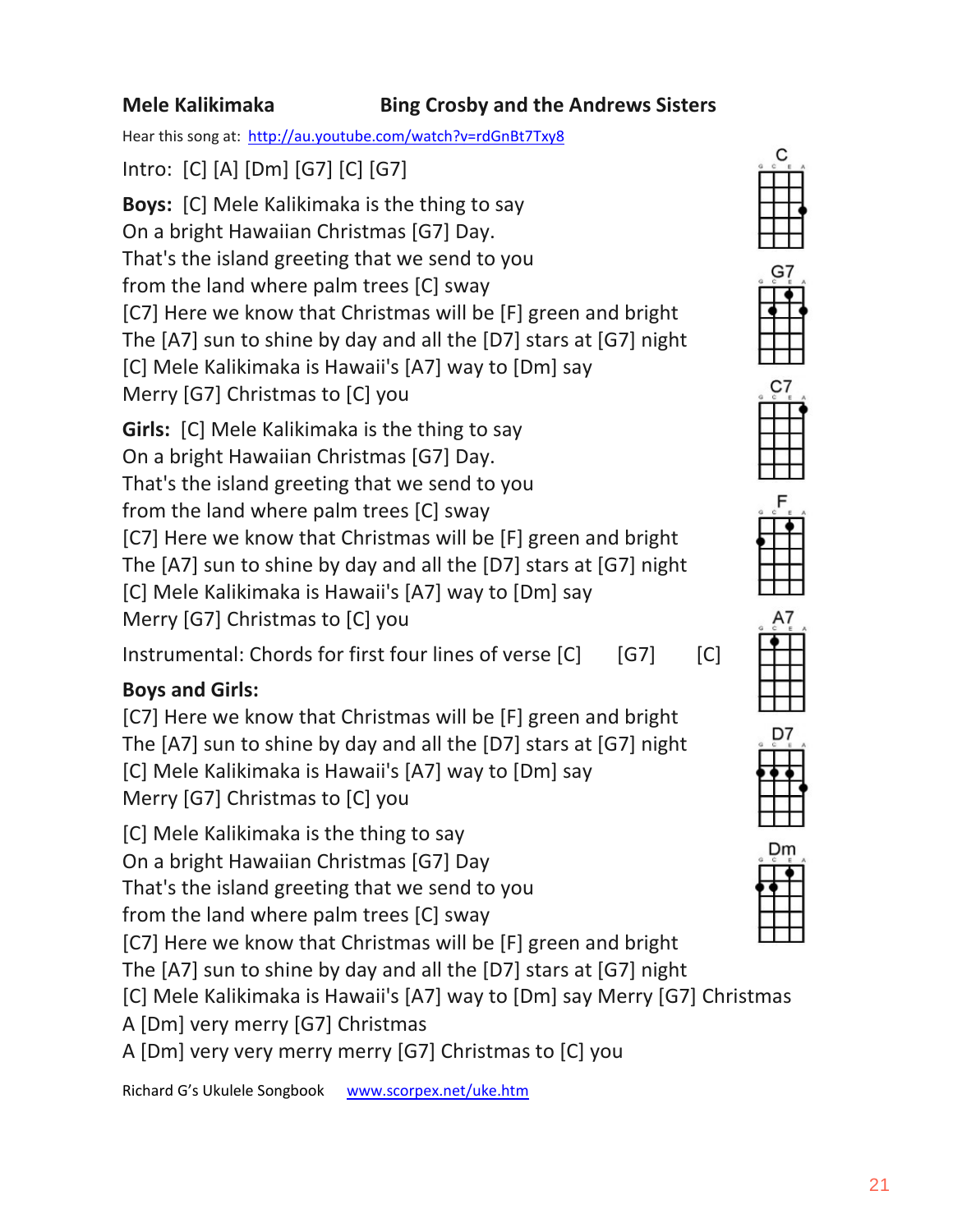

Rockin' Around the Christmas Tree -John Marks



(G) Rocking around the Christmas tree At the  $(D)$  Christmas party hop. Mistletoe hung where you can see Every couple try to  $(G)$  stop. Rocking around the Christmas tree Let the  $(D)$  Christmas spirit ring Later we'll have some pumpkin pie And we'll do some carol- $(G)$ -ling.



(C) You will get a sentimental (Bm) feeling when you hear (C) Voices singing, 'Let's be jolly, (A) Deck the halls with (D) boughs of holly'. (G) Rocking around the Christmas tree Have a (D) happy holiday. Everyone dancing merrily In the new old-fashioned  $(G)$  way.

(C) You will get a sentimental (Bm) feeling when you hear (C) Voices singing, 'Let's be jolly, (A) Deck the halls with (D) boughs of holly'.  $(A)$  Fa la la la  $(D)$  laaa, la la  $(A)$  la  $(D)$  laa)

(G) Rocking around the Christmas tree Let the (D) Christmas spirit ring Later we'll have some pumpkin pie And we'll do some carol- $(G)$ -ling. Rocking around the Christmas tree Have a (D) happy holiday. Everyone dancing merrily in the New - Old - Fashioned  $(G)$  Way.  $(D)$   $(G)$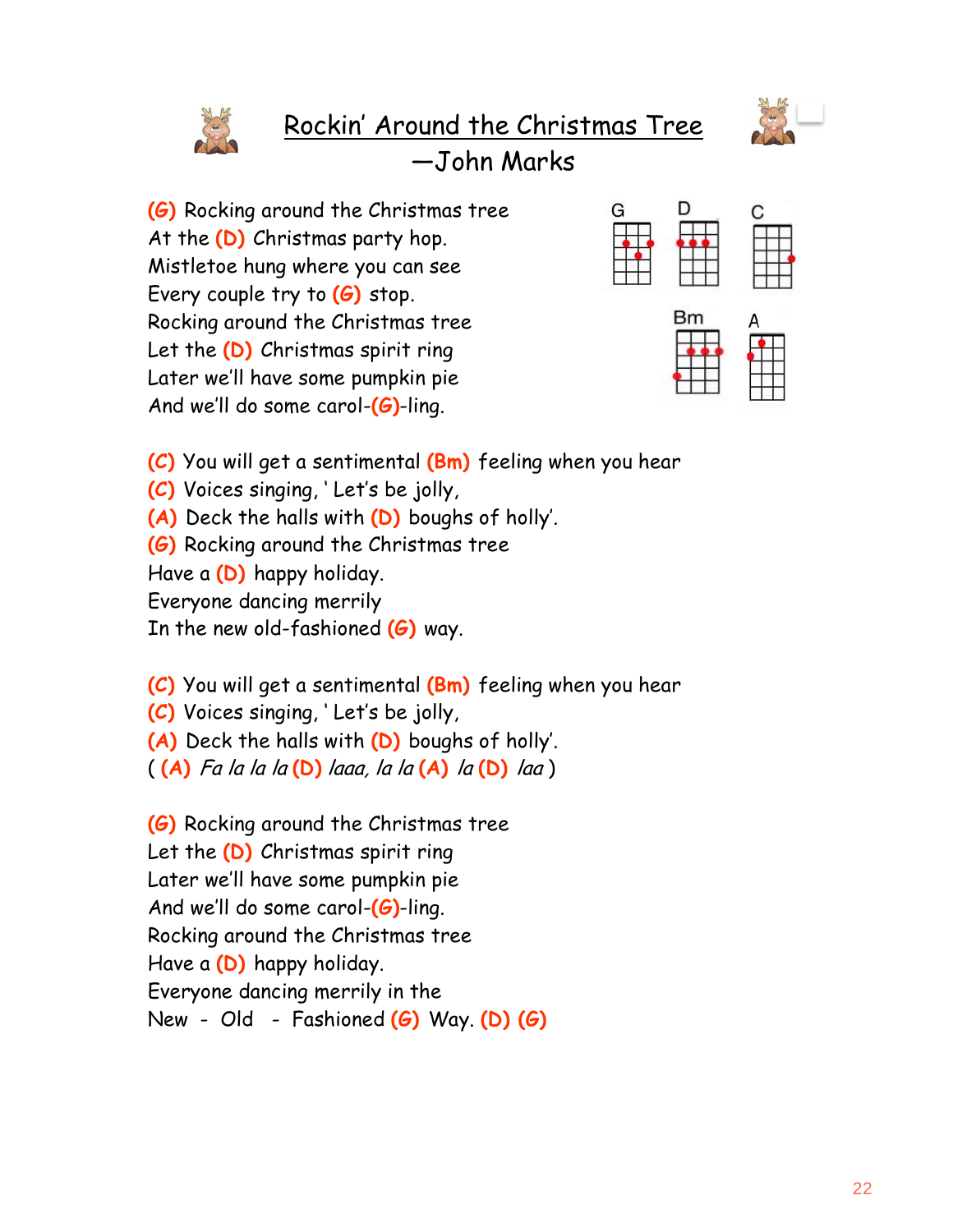### **SONG FOR A WINTERS NIGHT**

F C Dm Bb The lamp is burning low upon my tabletop F C F C The snow is softly falling F C Dm Bb The air is still within the silence of my room F C F I hear your voice softly calling

1st. Bridge: F C Bb C If I could only have you near Am Dm Bb C To breathe a sigh or two

Chorus: F C Dm Bb I would be happy just to hold the hands I love F C F C On this winter's night with you

2nd. Verse: F C Dm Bb The smoke is rising in the shadows overhead F C F C My glass is almost empty F C Dm Bb I read again between the lines upon each page F C F The words of love you send me

2nd. Bridge: F C Bb C If I could only have you near Am Dm Bb C To breathe a sigh or two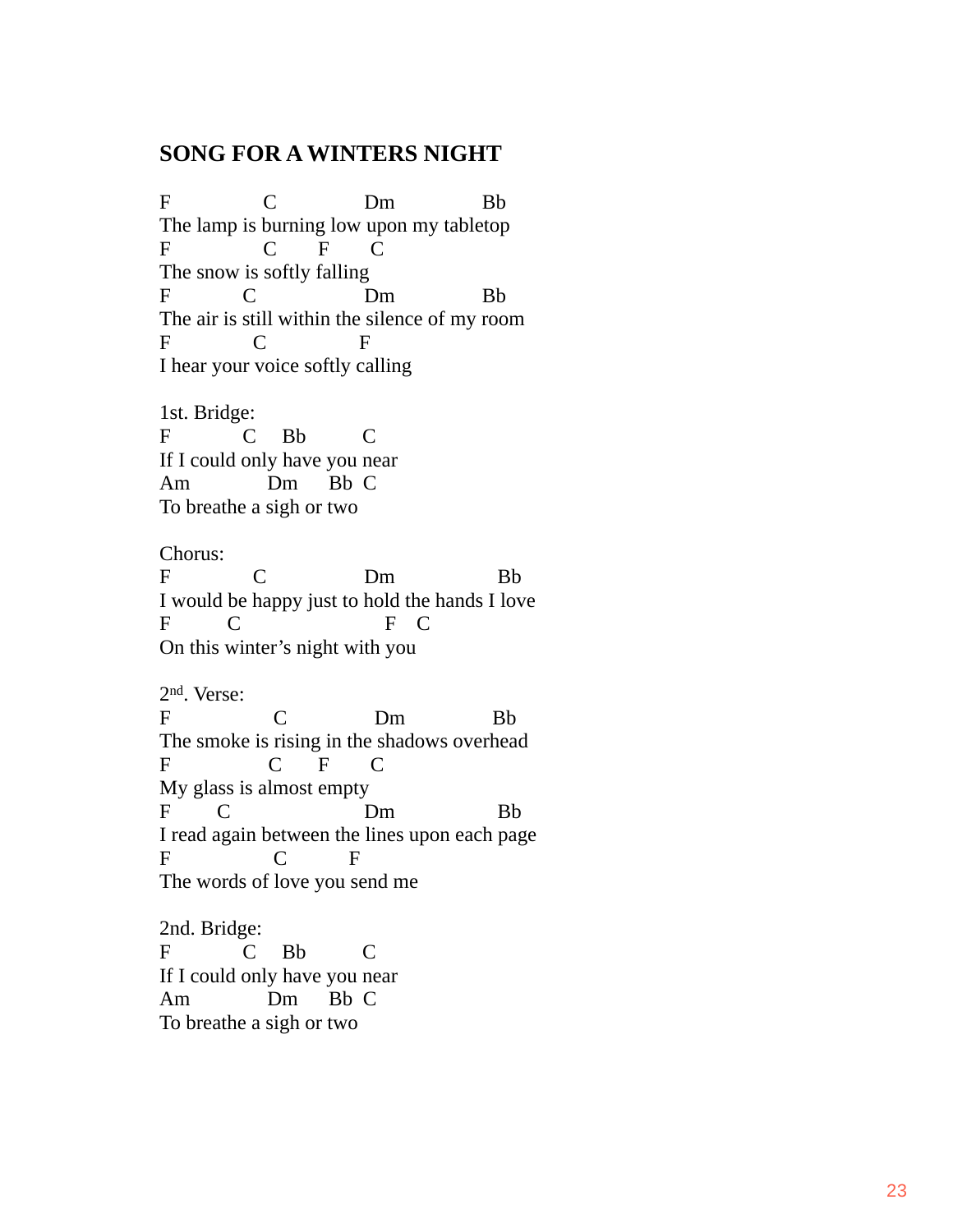**SONG FOR A WINTERS NIGHT**

Chorus: F C Dm Bb I would be happy just to hold the hands I love F C F C On this winter's night with you 3RD. Verse: F C Dm Bb The fire is dying now my lamp is getting dim F C F C The shades of night are lifting F C Dm Bb The morning light steals across my windowpane F C F Where webs of snow are drifting

3rd. Bridge: F C Bb C If I could only have you near Am Dm Bb C To breathe a sigh or two

Last Chorus: F C Dm Bb I would be happy just to hold the hands I love F C A7 Dm On this winter's night with you Bb C F And to be once again with you

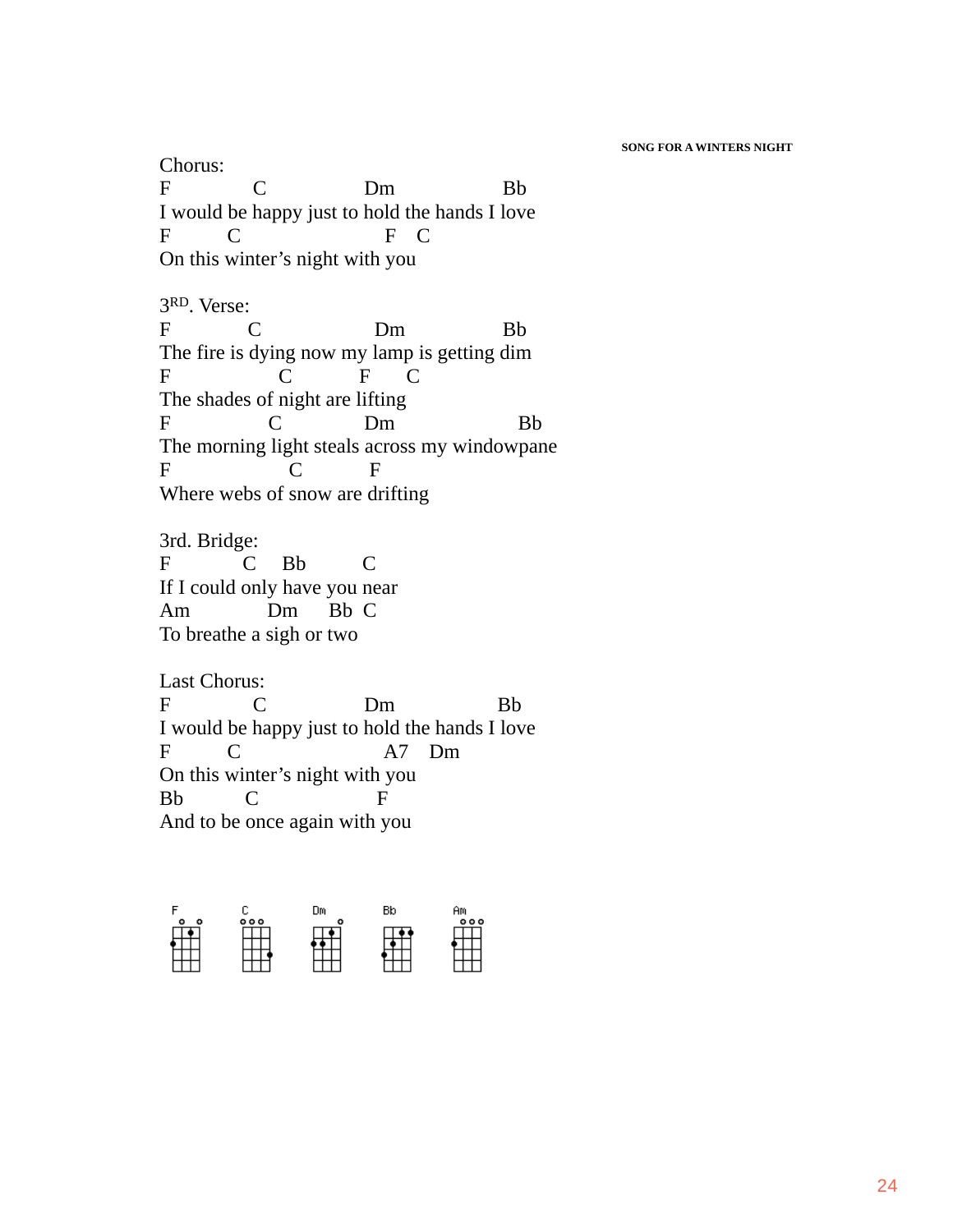#### Santa Baby **Eartha Kitt**

Hear this song at: http://www.youtube.com/watch?v=g7T0IK99ELs

From: Richard G's Ukulele Songbook www.scorpex.net/uke.htm

Intro: [C] [A7] [D7] [G7] [C] [A7] [D7] [G7]

[C] Santa [A7] baby just [Dm] slip a sable [G7] under the [C] tree for [A7] me [Dm] Been an [G7] awful good [C] girl Santa [A7] baby So [Dm] hurry down the [G7] chimney to[C]night [A7] [D7] [G7]

[C] Santa [A7] baby a [Dm] 54 con[G7] vertible [C] too light [A7] blue [Dm] I'll wait [G7] up for you dear [C] Santa [A7] baby So [Dm] hurry down the [G7] chimney to [C] night [C7]

[E7] Think of all the fun I've missed

[A] Think of all the fellas that I haven't kissed

[D7] Next year I could be just as good

If [G] you'll check off my [G7] Christmas list

[C] Santa [A7] Baby I [Dm] want a yacht and [G7] really that's [C] not a [A7] lot [Dm] Been an [G7] angel all [C] year Santa [A7] baby So [Dm] hurry down the [G7] chimney to [C] night [A7] [D7] [G7]

[C] Santa [A7] honey [Dm] one little [G7] thing I really [C] need the [A7] deed [Dm] To a [G7] platinum [C] mine Santa [A7] baby So [Dm] hurry down the [G7] chimney to [C] night [A7] [D7] [G7]

[C] Santa [A7] cutie

And [Dm] fill my stocking [G7] with a duplex [C] and [A7] checks

[Dm] Sign your [G7] X on the [C] line Santa [A7] cutie

And [Dm] hurry down the [G7] chimney to [C] night [C7]

[E7] Come and trim my Christmas tree

[A] With some decorations bought at Tiffany

[D7] I really do believe in you [G] let's see if you be[G7] lieve in me

[C] Santa [A7] baby for [Dm] got to mention [G7] one little [C] thing a [A7] ring [Dm] I don't [G7] mean on the [C] phone Santa [A7] baby So [Dm] hurry down the [G7] chimney to [C] night

[Dm] Hurry down the [G7] chimney to [C]night [A7] [Dm] [G7] hurry...to [C]night

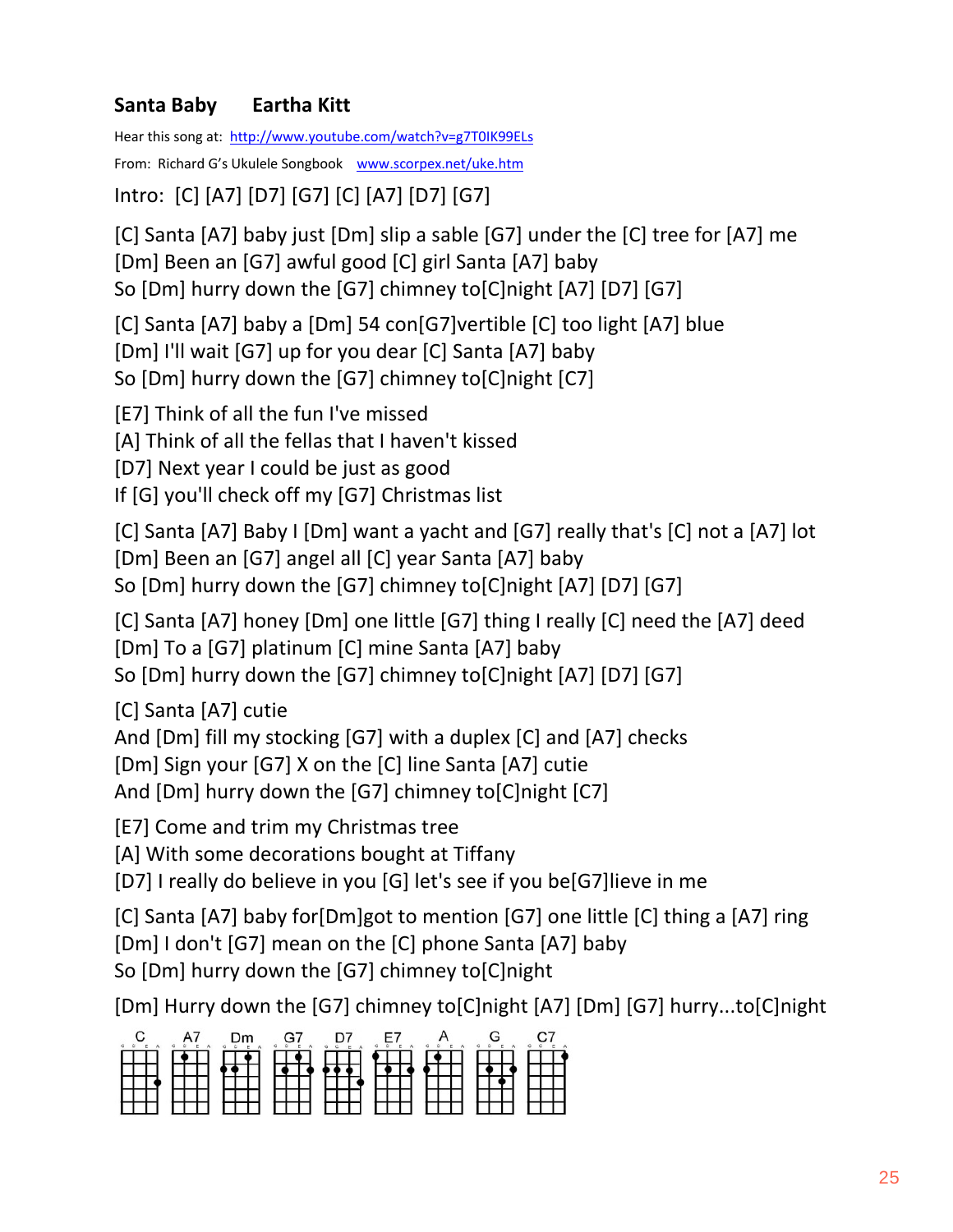#### **Snoopy's Christmas Roval Guardsmen**

Hear this song at: http://www.youtube.com/watch?v=JIf---13Q0g (play along in this key until key change) From: Richard G's Ukulele Songbook www.scorpex.net/Uke [F] The news it came out in the [C] First World War The bloody Red Baron was [F] flying once more The Allied Command ignored [Bb] all of its men And [C] called on Snoopy to [F] do it again [F] T'was the night before Christmas and [C] forty below When Snoopy went up in [F] search of his foe He spied the Red Baron and [Bb] fiercely they fought With [C] ice on his wings Snoopy [F] knew he was caught [F] riff E2 E3 A0 [Bb] Christmas [C] bells those [F] Christmas [Dm] bells [Bb] Ring out [C] from the [F] land [Bb] Asking [C] peace of [F] all the [Dm] world [Bb] and good [C] will to [F] man The [F] Baron had Snoopy [C] dead in his sights He reached for the trigger to  $[F]$  pull it up tight Why he didn't shoot well [Bb] we'll never know Or [C] was it the bells from the [F] village below riff A8 A7 A5 A3 A1 A0 E3 E1 [Bb] Christmas [C] bells those [F] Christmas [Dm] bells [Bb] Ringing [C] through the [F] land [Bb] Bringing [C] peace to [F] all the [Dm] world [Bb] and good [C] will to [F] man Bb [F] The Baron made Snoopy [C] fly to the Rhine And forced him to land behind the [F] enemy lines Snoopy was certain that [Bb] this was the end When the [C] Baron cried out Merry Christmas mein friend Riff A3 A3 A3 A1 A0 E3 E1 [F] The Baron then offered a [C] holiday toast And Snoopy our hero sa[F] luted his host And then with a roar they were [Bb] both on their way Each [C] knowing they'd meet on [F] some other day riff [F] E2 E3 A0 [Bb] Christmas [C] bells those [F] Christmas [Dm] bells [Bb] Ringing [C] through the [F] land [Bb] Bringing [C] peace to [F] all the [Dm] world Bb] and good [C] will to [F] man [Bb] Christmas [C] bells those [F] Christmas [Dm] bells [Bb] Ringing [C] through the [F] land [Bb] Bringing [C] peace to [F] all the [Dm] world [Bb] and good [C] will to [F] man

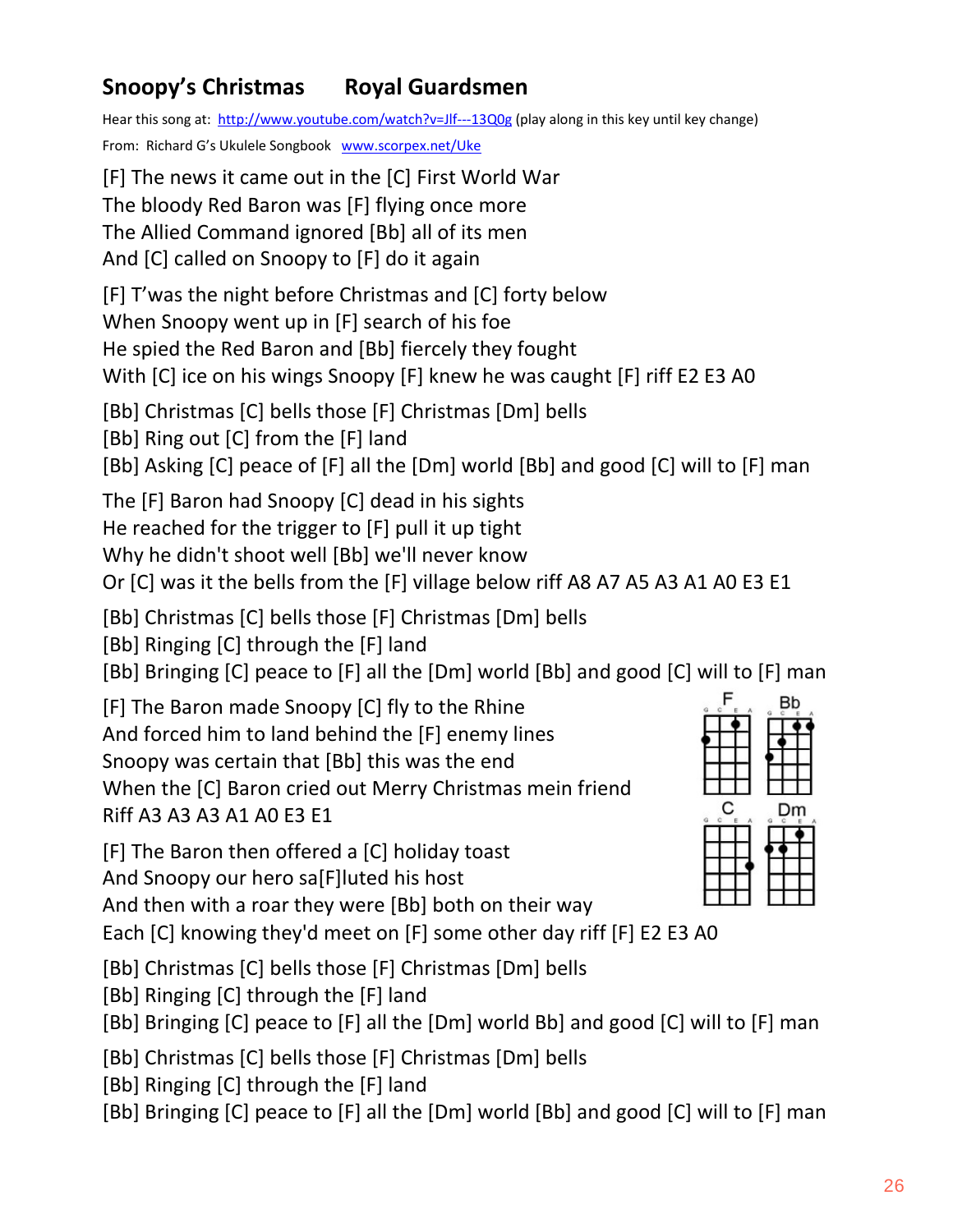**Baby It's Cold Outside** Words and music by Frank Loesser

Cmaj7 Gm7 Dmin  $B<sub>b</sub>7$ F7 **| C | Cma7 | C | Cma7 |** I **[C]** really can't **[Cma7]** stay **But baby it's [C] cold out-[Cma7] side** I've **[Dm]** got to go a-**[G7]**way **But baby it's [Dm] cold out-[G7]side** This **[C]** evening has **[Cma7]** been, **[C]** So **[C]** very **[Cma7] Been hoping that [C] you'd drop [C] in [Gm7]** nice **I'll hold your hands, they're just like ice** My **[F]** mother will start to **[F]** worry **[F] Beautiful what's your hurry?** And **[F7]** father will be pacing the **[F7]** floor **[F7] Listen to the fireplace roar** So **[Am]** really I'd better **[Am]** scurry **[Am] Beautiful please don't hurry** But **[Dm]** maybe just a half a drink **[G]** more **[G] Put some records on while I…**  the **[C]** neighbours might **[Cma7]** think **[C] pour Baby it's [C] bad out [Cma7] there** Say, **[Dm]** what's in this **[G7]** drink? **No cabs to be [Dm] had out [G7] there** I **[C]** wish I knew **[Cma7]** how **[C]** To **[C]** break the **Your eyes are like [C] starlight [C] now [Gm7]** spell **I'll take your hat, your hair looks…**  I **[F]** ought to say, "No, no, **[F]** no sir"  **[F] swell [F] Mind if I move in closer** At **[D7]** least I'm gonna say that I **[G7]** tried  **[G7] What's the sense in hurtin' my…**  I **[C]** really can't **[Bb7]** stay **[A7] [C] pride? [Bb7] Baby don't [A7] hold out** *(sing together) Ah, but it's* **[D7]** *cold* **[G7]** *out-***[C]***side*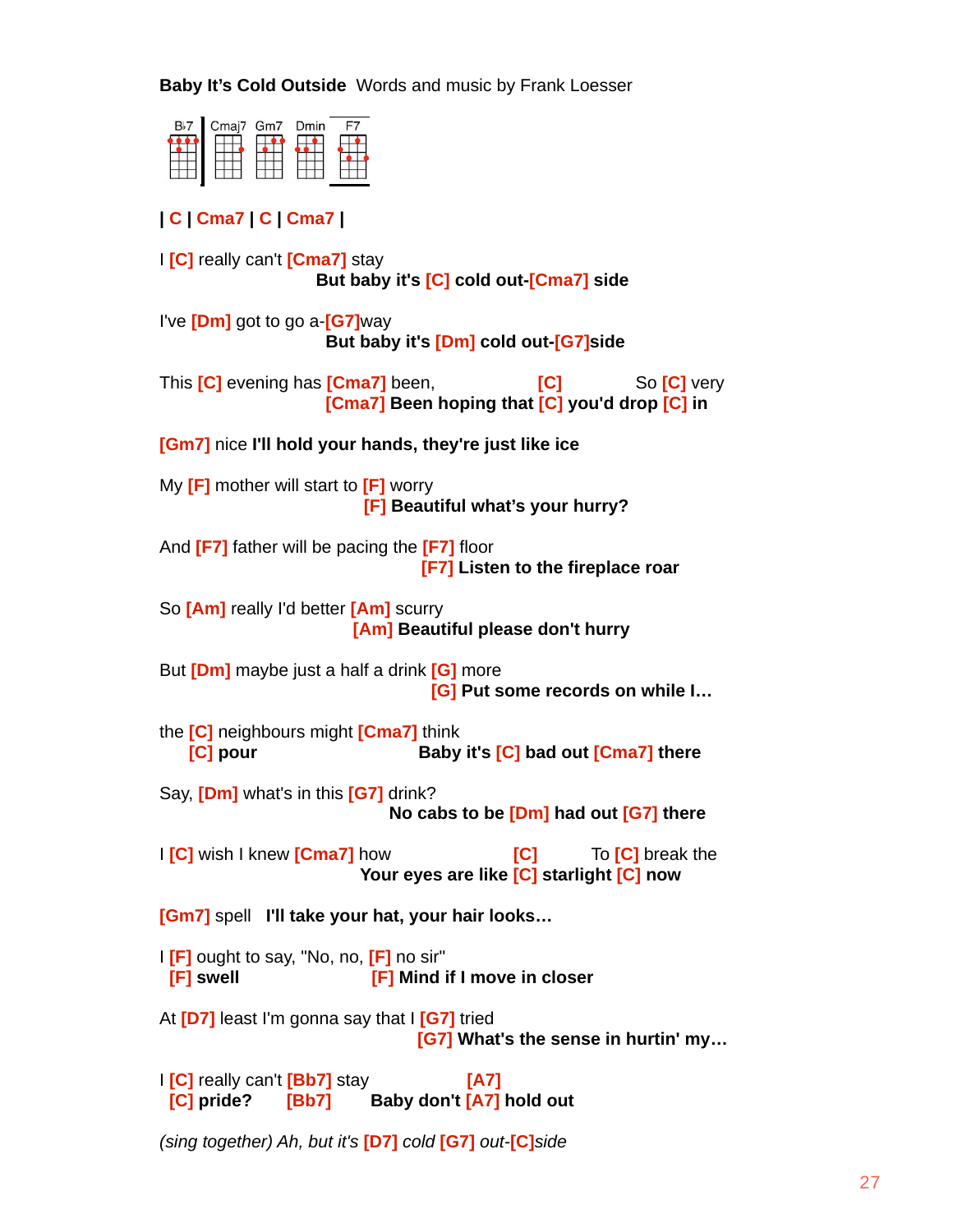| R. | Cmaj7 | Gm7 | Dmin |  |
|----|-------|-----|------|--|
|    |       |     |      |  |

I **[C]** simply must **[Cma7]** go **But baby it's [C] cold out-[Cma7]side** The **[Dm]** answer is **[G7]** no **But baby it's [Dm] cold out-[G7]side** Your **[C]** welcome has **[Cma7]** been **[C]** So **[C]** nice and **[Cma7] How lucky that [C] you dropped [C] in [Gm7]** warm **Look out the window at that…**  My **[F]** sister will be sus-**[F]**picious  **[F] storm [F] Gosh your lips look de-[F]licious** My **[F7]** brother will be there at the **[F7]** door  **[F7] Waves upon a tropical shore** My **[Am]** maiden aunt's mind is **[Am]** vicious  **[Am] Gosh your lips are de-[Am]licious** But **[Dm]** maybe just a cigarette **[G7]** more  **[G7] Never such a blizzard be…** I've **[C]** got to get **[Cma7]** home **[C]** fore **But baby you'll [C]** freeze out **[Cma7]** there Say, **[Dm]** lend me a **[G7]** comb **It's up to your [Dm] knees out [G7] there** You've **[C]** really been **[Cma7]** grand **[C]** but **[C]** don't you **I thrill when you [C] touch my [C] hand [Gm7]** see? **How can you do this thing to…**  There's **[F]** bound to be talk to-**[F]**morrow  **[F] me? [F]Think of my lifelong sorrow** At **[D7]** least there will be plenty **[G7]** implied **[G7] If you caught pneumonia and…**  I **[C]** really can't **[Bb7]** stay **[A7] [C] died [Bb7] Get over that [A7] old doubt**

*(sing together) Ah, but it's* **[D7]** *cold* **[G7]** *out-***[C]***side*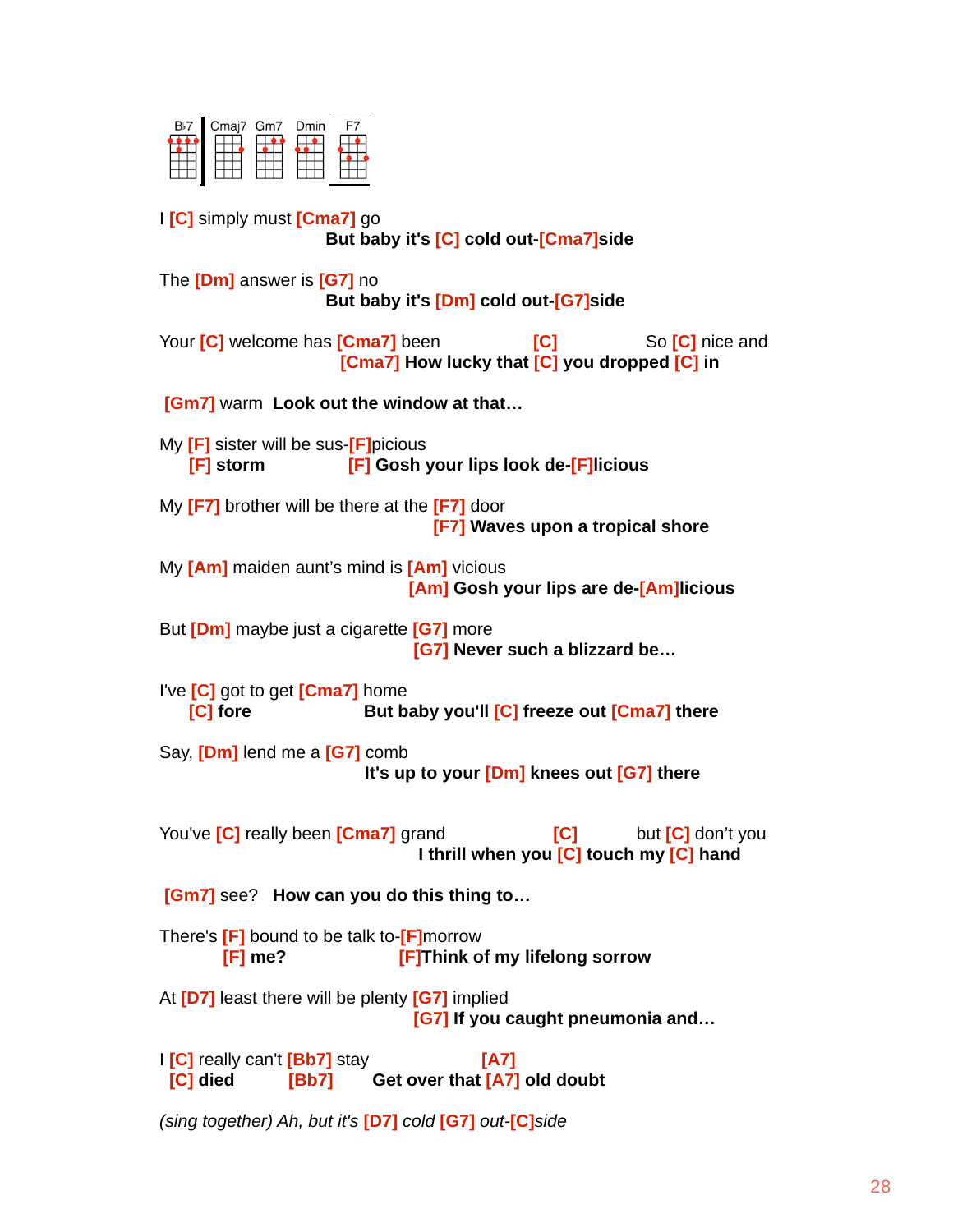# THE CHRISTMAS SONG by Mel Torme

(Chestnuts roasting on an open fire)

 $C - Fm - F - G$   $C - Fm - F - G$  C Dm Em - Dm 1. Chestnuts roasting on an open fire, C Gm F - Fm Jack Frost nipping at your nose. Am Fm C B7 Yuletide carols being sung by a choir, E Fm Dm - G and folks dressed up like Eskimos. C Dm Em - Dm 2. Everybody knows a turkey and some mistletoe, C Gm F - Fm help to make the season bright. Am Fm C B7 Tiny tots with their eyes all a-glow, Em Dm F G C will find it hard to sleep tonight. Gm - C Gm - C They know that Santa's on his way, **GM** C F he's loaded lots of toys and goodies on his sleigh. en a Fm a - Bb eb Eb

And ev'ry mother's child is gonna spy, Am - D F - G7 to see if reindeer really know how to fly.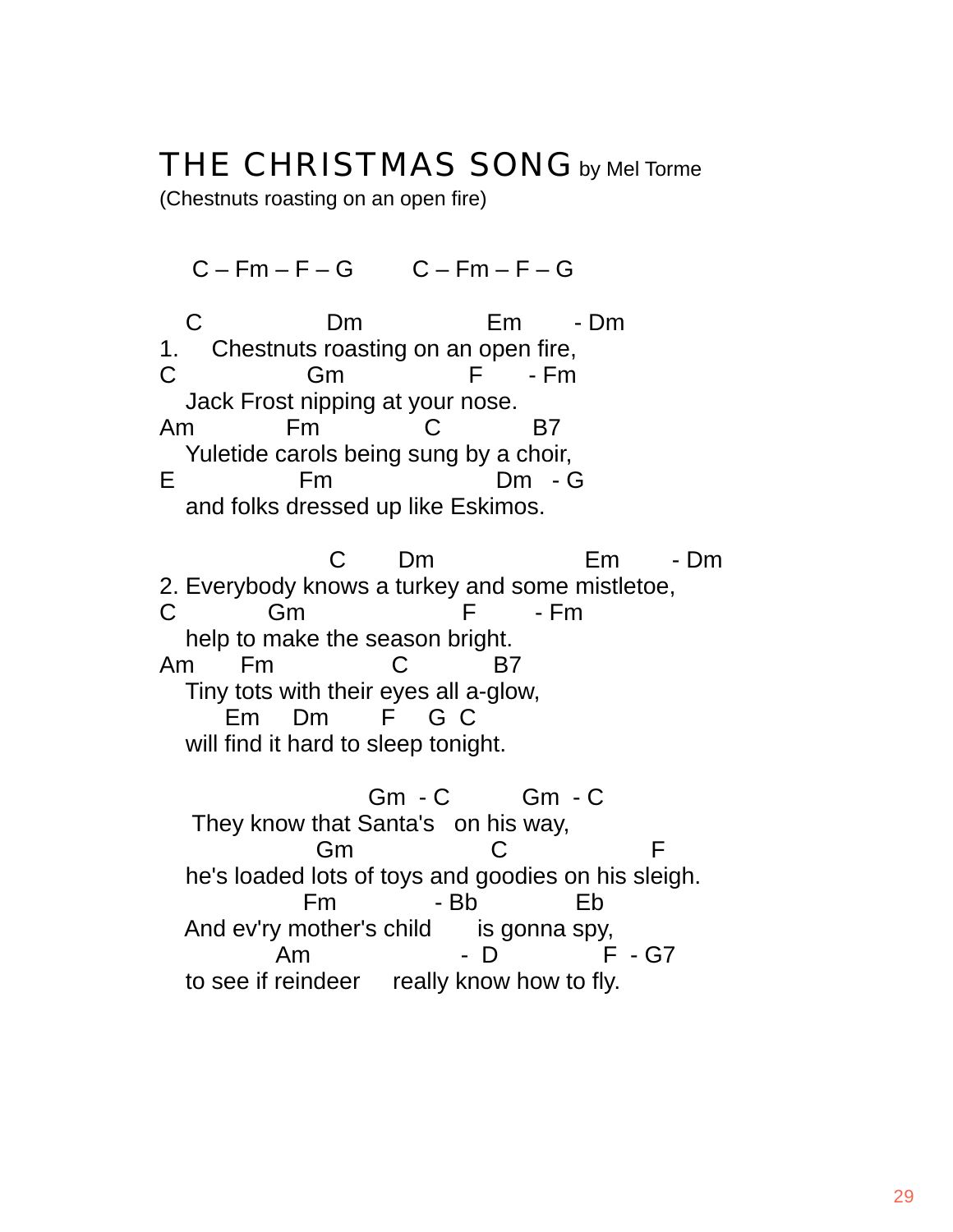C Dm Em - Dm 3. And so, I'm offering this simple phrase, C Gm F - Fm to kids from one to ninety-two, Am Fm C B7 although it's been said many times, many ways, F - G C - G "Merry Christmas to you!"

 Gm - C Gm - C They know that Santa's on his way, **GM** C F he's loaded lots of toys and goodies on his sleigh. en a Fm a b - Bb - Eb And ev'ry mother's child is gonna spy, Am - D F - G7 to see if reindeer really know how to fly.

 C Dm Em - Dm 4. And so, I'm offering this simple phrase, C Gm F - Fm to kids from one to ninety-two, Am Fm C B7 although it's been said many times, many ways, F - G C - F C "Merry Christmas to you!"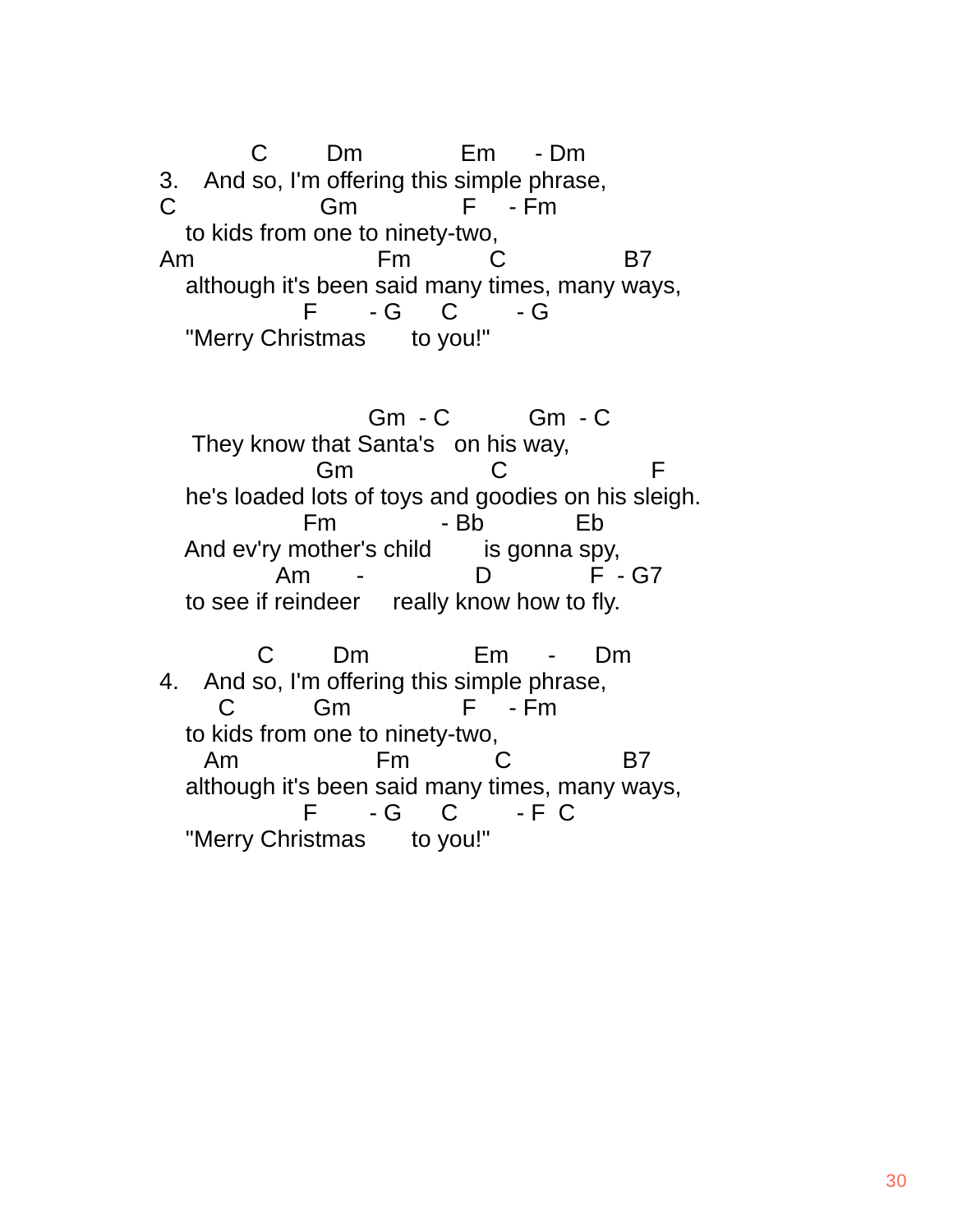## CHRISTMAS IN KILLARNEY



*CHORUS:*

*The* **[G]** *holly green, the ivy green The* **[C]** *prettiest picture you've* **[G]** *ever seen Is* **[C]** *Christmas in Kil-***[G]***larney With* **[Am]** *all of the* **[D]** *folks at* **[G]** *home*

*It's* **[G]** *nice, you know, to kiss your beau While* **[C]** *cuddling under the* **[G]** *mistletoe And* **[C]** *Santa Claus you* **[G]** *know, of course Is* **[Am]** *one of the* **[D]** *boys from* **[G]** *home*

### **Verse 1**:

The **[Em]** door is always open The neighbors **[Bm]** pay a **[Em]** call And **[D]** Father John be-fore he's gone Will **[Am]** bless the house and **[D]** all

Our **[G]** hearts are light, our spirits bright We'll **[C]** cele-**[D]**brate our **[Em]** joy tonight It's **[C]** Christmas in Kil-**[G]**larney With **[Am]** all of the **[D]** folks at **[G]** home

*CHORUS:*

*The* **[G]** *holly green, the ivy green The* **[C]** *prettiest picture you've* **[G]** *ever seen Is* **[C]** *Christmas in Kil-***[G]***larney With* **[Am]** *all of the* **[D]** *folks at* **[G]** *home*

*It's* **[G]** *nice, you know, to kiss your beau While* **[C]** *cuddling under the* **[G]** *mistletoe And* **[C]** *Santa Claus you* **[G]** *know, of course Is* **[Am]** *one of the* **[D]** *boys from* **[G]** *home*

### **Verse 2**:

We'll **[Em]** decorate the Christmas tree When all the **[Bm]** family's **[Em]** here A-**[D]**round a roaring fire We will **[Am]** raise a cup of **[D]** cheer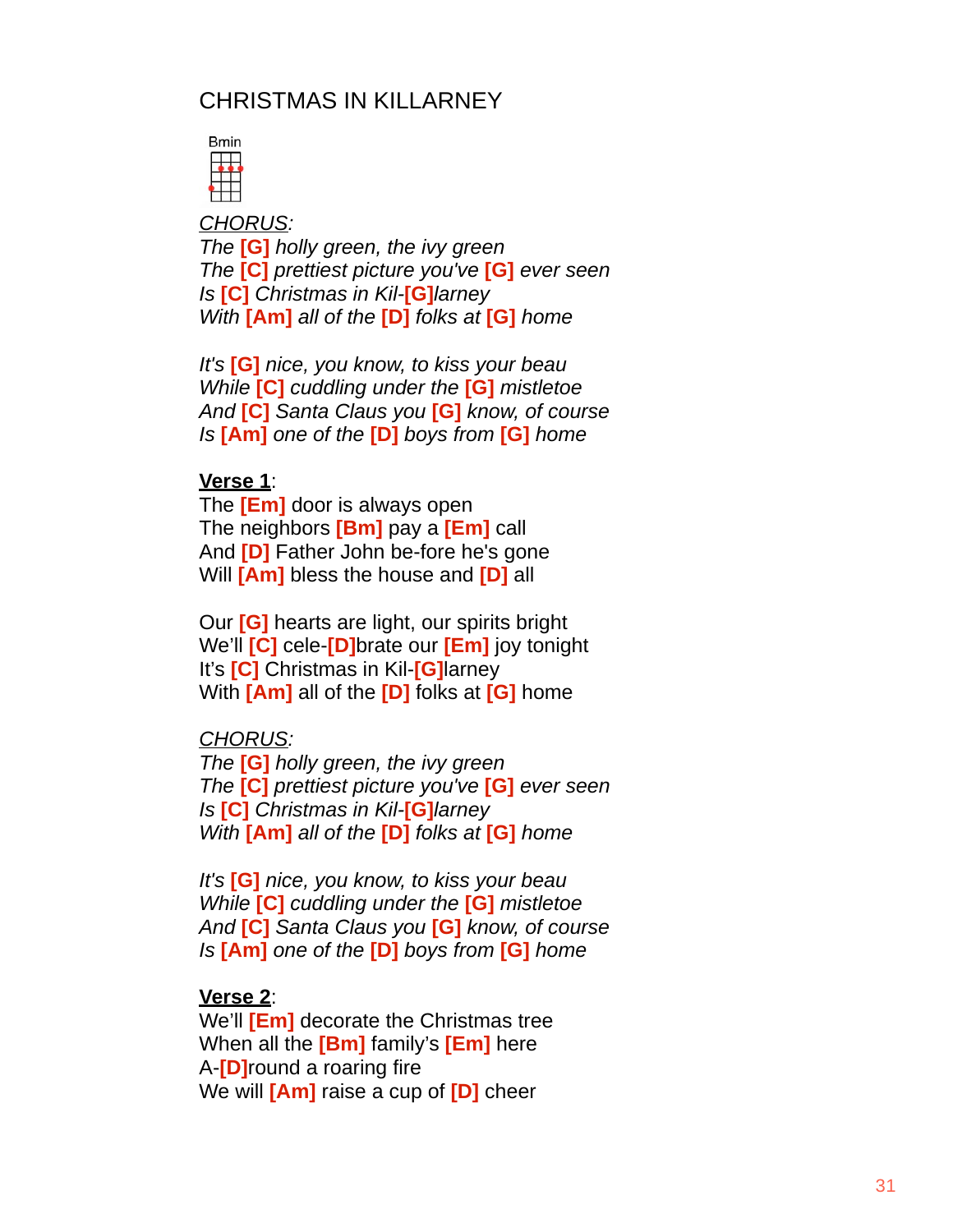### CHRISTMAS IN KILLARNEY

There's **[G]** gifts to bring, and songs to sing And **[C]** laughs to **[D]** make the **[Em]** rafters ring It's **[C]** Christmas in Kil-**[G]**larney With **[Am]** all of the **[D]** folks at **[G]** home

*CHORUS:*

*The* **[G]** *holly green, the ivy green The* **[C]** *prettiest picture you've* **[G]** *ever seen Is* **[C]** *Christmas in Kil-***[G]***larney With* **[Am]** *all of the* **[D]** *folks at* **[G]** *home*

*It's* **[G]** *nice, you know, to kiss your beau While* **[C]** *cuddling under the* **[G]** *mistletoe And* **[C]** *Santa Claus you* **[G]** *know, of course Is* **[Am]** *one of the* **[D]** *boys from* **[G]** *home*

### **Verse 3**:

We'll **[Em]** take the horse and sleigh all Across the **[Bm]** fields of **[Em]** snow **[D]** Listening to the jingle bells **[Am]** Everywhere we **[D]** go

How **[G]** grand it feels to click your heels And **[C]** join in the fun of the **[G]** jigs and reels It's **[C]** Christmas in Kil-**[G]**larney With **[Am]** all of the **[D]** folks at **[G]** home

*CHORUS: The* **[G]** *holly green, the ivy green The* **[C]** *prettiest picture you've* **[G]** *ever seen*

*Is* **[C]** *Christmas in Kil-***[G]***larney With* **[Am]** *all of the* **[D]** *folks at* **[G]** *home*

*It's* **[G]** *nice, you know, to kiss your beau While* **[C]** *cuddling under the* **[G]** *mistletoe And* **[C]** *Santa Claus you* **[G]** *know, of course Is* **[Am]** *one of the* **[D]** *boys from* **[G]** *home* It's **[C]** Christmas in Kil-**[G]**larney With **[Am]** all of the **[D]** folks at **[G]** home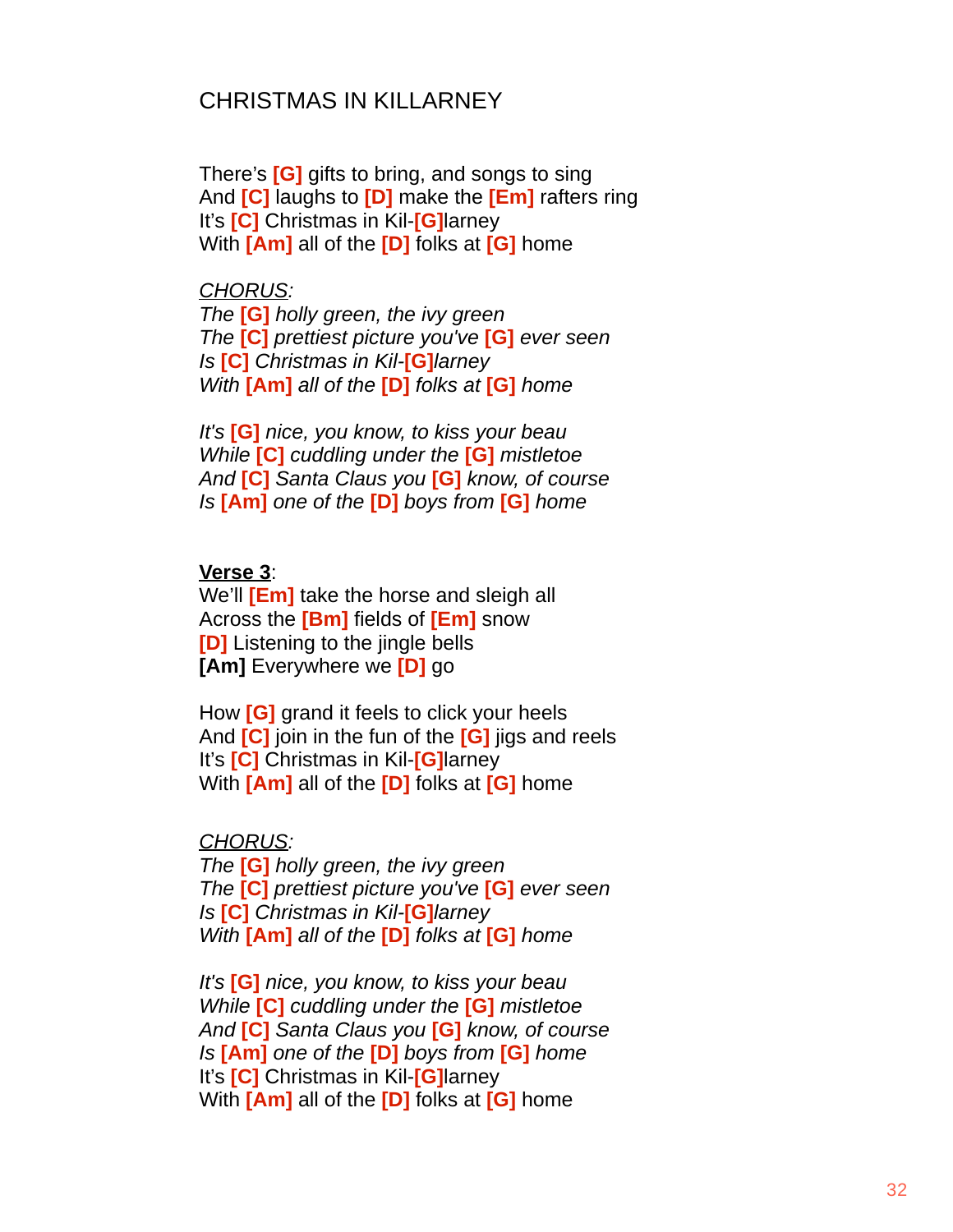## The Memory Of An Old Christmas Card

Recorded by Jim Reeves Written by Vaughn Horton

Intro:

G D7 G It's the memory of an old Christmas card

 C G There's an Old Christmas Card in an old dusty trunk D7 G And it brings back sweet memories dear to me C G Though it's faded and worn it's as precious as the morn D7 G When I found it neath our first Christmas tree D7 G I thrill with every word every line A7 D7 Guess I'm always sentimental round this time G C G Pardon me if a tear falls among my Christmas cheer D7 G It's the memory of an Old Christmas Card

spoken:

You know I don't know why I get to feeling sentimental About this time every year But every time I see a Christmas card I somehow can't help reminiscing

About the very first Christmas that you and I spent together What a beautiful Christmas card you gave me that year Why I know you must have looked through thousands of cards To find that wonderful poem that still brings a tear to my eyes

Repeat #2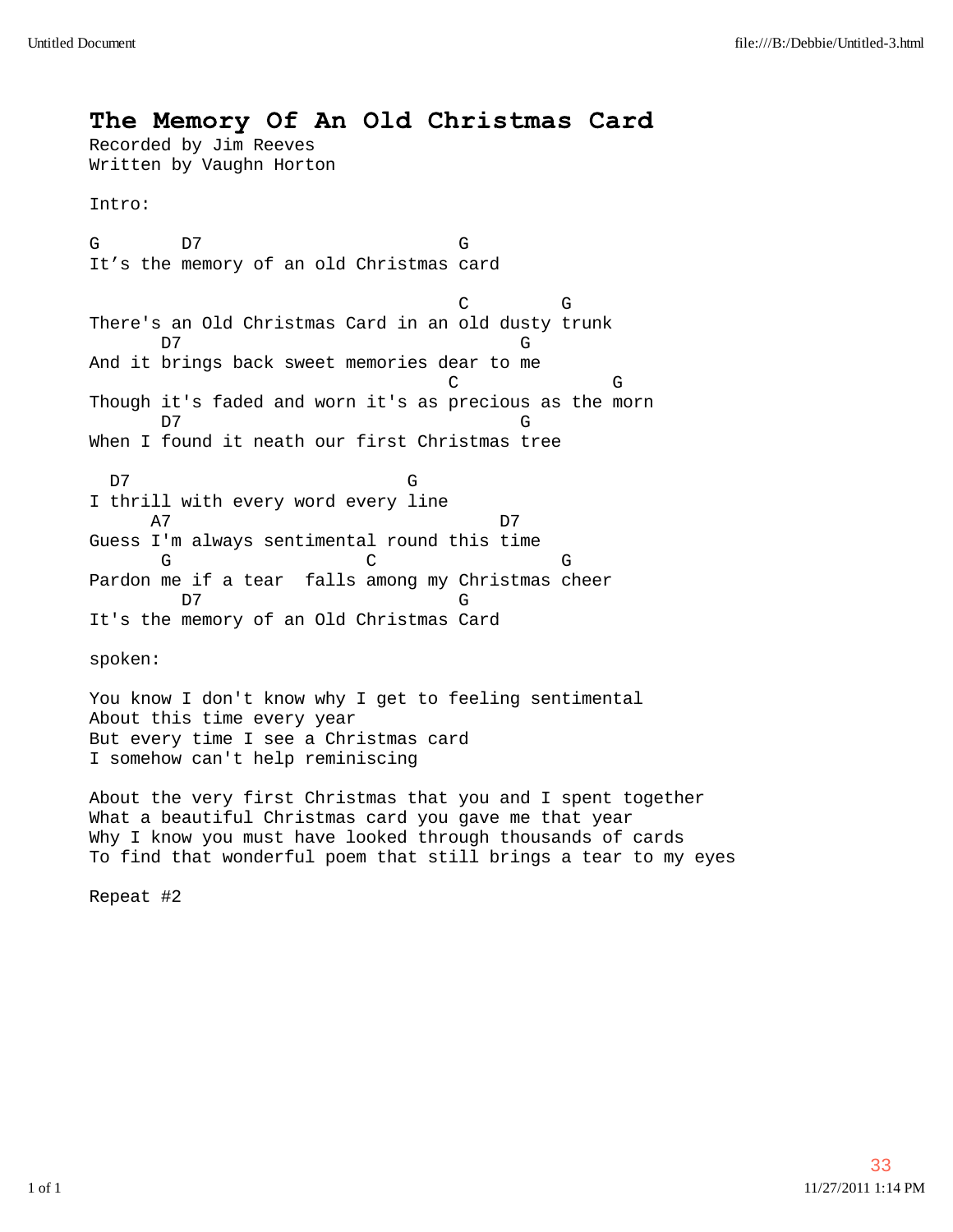

# I'm Dreaming of a White Christmas-Traditional



(G) I'm dreaming of a (Am) white (D) Christmas, (C) Just like the (D) ones I used to (G) know, Where the tree tops  $(G7)$  glisten and  $(C)$  children  $(Cm)$  listen, To  $(G)$  hear  $(Em)$  sleigh bells in the  $(Am)$  snow.  $(D)$ 

(G) I'm dreaming of a (Am) white (D) Christmas, (C) With every (D) Christmas card I (G) write, May your days be (G7) merry and (C) bright (Cm) And may  $(G)$  all your  $(Am)$  Christmasses  $(D)$  be  $(G)$  white.  $(D)$ 

(G) I'm dreaming of a (Am) white (D) Christmas, (C) Just like the (D) ones I used to (G) know, Where the tree tops  $(G7)$  glisten and  $(C)$  children  $(Cm)$  listen, To  $(G)$  hear  $(Em)$  sleigh bells in the  $(Am)$  snow.  $(D)$ 

(G) I'm dreaming of a (Am) white (D) Christmas, (C) With every (D) Christmas card I (G) write, May your days be  $(G7)$  merry and  $(C)$  bright  $(Cm)$ And may  $(G)$  all your  $(Am)$  Christmasses  $(D)$  be  $(G)$  white.





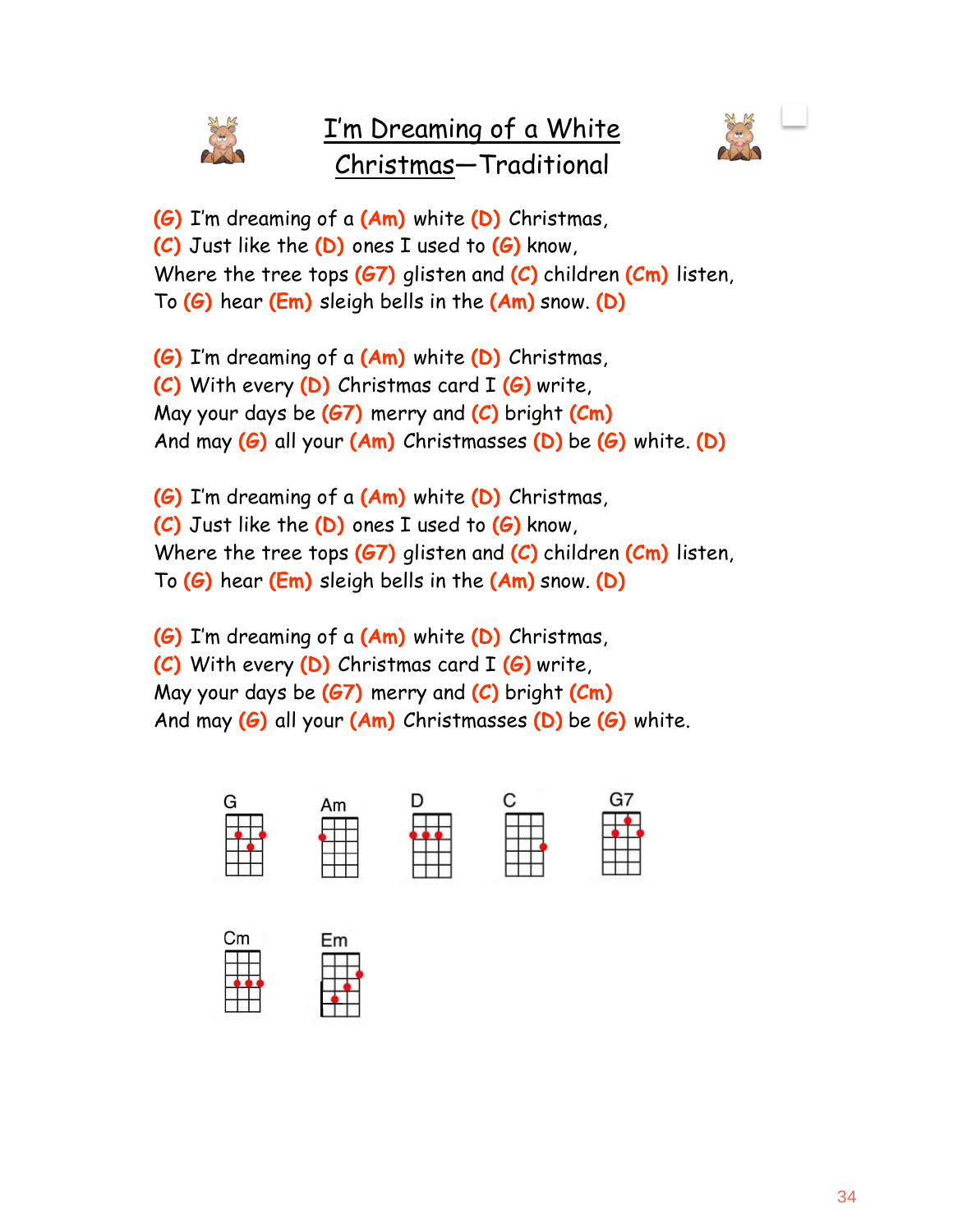# We Wish You A Merry Christmas-**Traditional**



We  $(G)$  wish you a merry  $(C)$  Christmas, We (A) wish you a merry (D) Christmas, We (B) wish you a merry (Em) Christmas and a  $(C)$  Happy  $(D)$  new  $(G)$  year.

Good tidings we (D) bring to (Em) you and your (D) kin, We (G) wish you a merry (D) Christmas and a  $(C)$  Happy  $(D)$  new  $(G)$  year.

Oh  $(G)$  bring us some figgy  $(C)$  pudding, Oh (A) bring us some figgy (D) pudding, Oh (B) bring us some figgy (Em) pudding, And  $(C)$  bring it  $(D)$  out  $(G)$  here!

Good tidings we (D) bring to (Em) you and your (D) kin, We (G) wish you a merry (D) Christmas and a  $(C)$  Happy  $(D)$  new  $(G)$  year.

We  $(G)$  won't go until we  $(C)$  get some, We  $(A)$  won't go until we  $(D)$  get some, We (B) won't go until we (Em) get some, So  $(C)$  bring some  $(D)$  out  $(G)$  here!

Good tidings we (D) bring to (Em) you and your (D) kin, We  $(G)$  wish you a merry  $(D)$  Christmas and a  $(C)$  Happy  $(D)$  new  $(G)$  year.